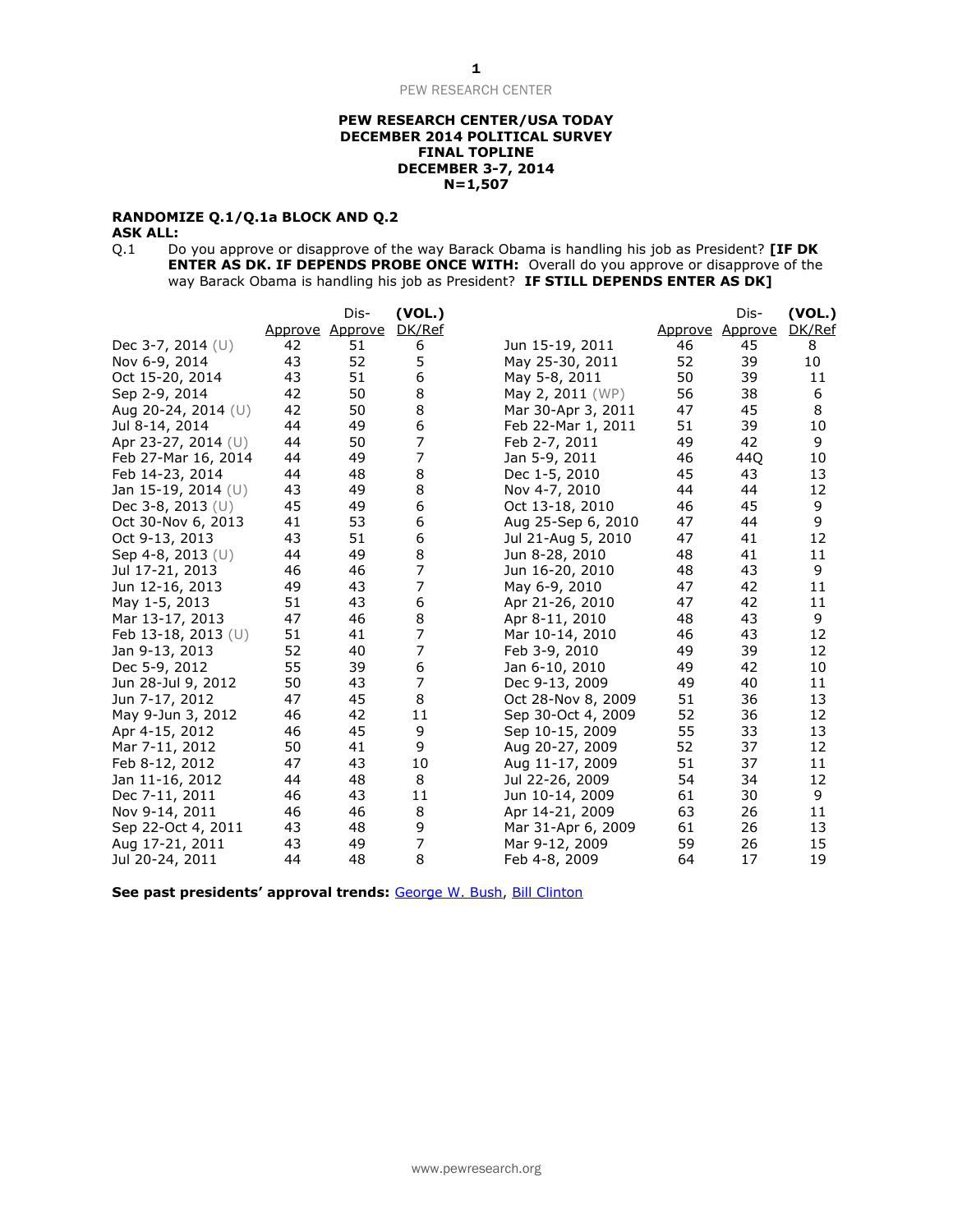### **RANDOMIZE Q.1/Q.1a BLOCK AND Q.2 ASK IF APPROVE OR DISAPPROVE (Q.1=1,2) [N=1,427]:**

Q.1a Do you **[**approve/disapprove**]** very strongly, or not so strongly?

|                     |              | -Approve- |          |               |              | -Disapprove- |           |        |        |
|---------------------|--------------|-----------|----------|---------------|--------------|--------------|-----------|--------|--------|
|                     |              | Very      | Not so   | (VOL.)        |              | Very         | Not so    | (VOL.) | (VOL.) |
|                     | <u>Total</u> | strongly  | strongly | <b>DK/Ref</b> | <u>Total</u> | strongly     | strongly  | DK/Ref | DK/Ref |
| Dec 3-7, 2014 (U)   | 42           | 24        | 16       | 2             | 51           | 40           | 10        |        | 6      |
| Feb 27-Mar 16, 2014 | 44           | 26        | 17       |               | 49           | 38           | 11        |        |        |
| Dec 3-8, 2013 $(U)$ | 45           | 26        | 16       |               | 49           | 39           | 9         |        |        |
| Jun 12-16, 2013     | 49           | 31        | 17       |               | 43           | 33           | <i>10</i> |        |        |
| Jan 9-13, 2013      | 52           | 35        | 15       | 2             | 40           | 31           | 8         |        |        |
| Apr 4-15, 2012      | 46           | 30        | 15       | 2             | 45           | 36           | 8         |        |        |
| Jan 11-16, 2012     | 44           | 27        | 15       | 2             | 48           | 35           | 12        |        | 8      |
| Sep 22-Oct 4, 2011  | 43           | 26        | 15       | 2             | 48           | 34           | 13        |        | 9      |
| Aug 17-21, 2011     | 43           | 26        | 15       | 2             | 49           | 38           | 11        |        |        |
| Feb 22-Mar 1, 2011  | 51           | 32        | 18       | 2             | 39           | 29           | <i>10</i> |        | 10     |
| Jan 5-9, 2011       | 46           | 27        | 16       | 2             | 44           | 30           | 13        |        | 10     |
| Aug 25-Sep 6, 2010  | 47           | 28        | 17       | 2             | 44           | 32           | 11        |        | 9      |
| Jun 16-20, 2010     | 48           | 29        | 17       | 2             | 43           | 31           | 11        |        | 9      |
| Jan 6-10, 2010      | 49           | 30        | 15       | 3             | 42           | 30           | 11        |        | 10     |
| Apr 14-21, 2009     | 63           | 45        | 13       | 5             | 26           | 18           | 8         |        | 11     |

### **RANDOMIZE Q.1/Q.1a BLOCK AND Q.2**

**ASK ALL:**<br>Q.2 All All in all, are you satisfied or dissatisfied with the way things are going in this country today?

|                       | Satis- | Dis-      | (VOL.) |                                                                                                                     | Satis- | Dis-      | (VOL.) |
|-----------------------|--------|-----------|--------|---------------------------------------------------------------------------------------------------------------------|--------|-----------|--------|
|                       | fied   | satisfied | DK/Ref |                                                                                                                     | fied   | satisfied | DK/Ref |
| Dec 3-7, 2014 $(U)$   | 26     | 71        | 3      | Dec 1-5, 2010                                                                                                       | 21     | 72        | 7      |
| Nov 6-9, 2014         | 27     | 68        | 4      | Nov 4-7, 2010                                                                                                       | 23     | 69        | 8      |
| Oct 15-20, 2014       | 29     | 65        | 6      | Sep 23-26, 2010                                                                                                     | 30     | 63        | 7      |
| Sep 2-9, 2014         | 25     | 71        | 4      | Aug 25-Sep 6, 2010                                                                                                  | 25     | 71        | 5      |
| Aug 20-24, 2014       | 24     | 72        | 4      | Jun 24-27, 2010                                                                                                     | 27     | 64        | 9      |
| Jul 8-14, 2014        | 29     | 68        | 4      | May 13-16, 2010                                                                                                     | 28     | 64        | 7      |
| Apr 23-27, 2014       | 29     | 65        | 6      | Apr 21-26, 2010                                                                                                     | 29     | 66        | 5      |
| Feb 12-26, 2014       | 28     | 66        | 6      | Apr 1-5, 2010                                                                                                       | 31     | 63        | 6      |
| Jan 15-19, 2014       | 26     | 69        | 5      | Mar 11-21, 2010                                                                                                     | 25     | 69        | 5      |
| Oct 30-Nov 6, 2013    | 21     | 75        | 3      | Mar 10-14, 2010                                                                                                     | 23     | 71        | 7      |
| Oct 9-13, 2013        | 14     | 81        | 5      | Feb 3-9, 2010                                                                                                       | 23     | 71        | 6      |
| Jul 17-21, 2013       | 27     | 67        | 6      | Jan 6-10, 2010                                                                                                      | 27     | 69        | 4      |
| May 1-5, 2013         | 30     | 65        | 5      | Oct 28-Nov 8, 2009                                                                                                  | 25     | 67        | 7      |
| Feb 13-18, 2013 $(U)$ | 31     | 64        | 5      | Sep 30-Oct 4, 2009                                                                                                  | 25     | 67        | 7      |
| Jan 9-13, 2013        | 30     | 66        | 4      | Sep 10-15, 2009 <sup>1</sup>                                                                                        | 30     | 64        | 7      |
| Dec 17-19, 2012       | 25     | 68        | 7      | Aug 20-27, 2009                                                                                                     | 28     | 65        | 7      |
| Dec 5-9, 2012         | 33     | 62        | 5      | Aug 11-17, 2009                                                                                                     | 28     | 65        | 7      |
| Oct 18-21, 2012       | 32     | 61        | 8      | Jul 22-26, 2009                                                                                                     | 28     | 66        | 6      |
| Jun 28-Jul 9, 2012    | 31     | 64        | 5      | Jun 10-14, 2009                                                                                                     | 30     | 64        | 5      |
| Jun 7-17, 2012        | 28     | 68        | 5      | Apr 28-May 12, 2009                                                                                                 | 34     | 58        | 8      |
| May 9-Jun 3, 2012     | 29     | 64        | 7      | Apr 14-21, 2009                                                                                                     | 23     | 70        | 7      |
| Apr 4-15, 2012        | 24     | 69        | 6      | Jan 7-11, 2009                                                                                                      | 20     | 73        | 7      |
| Feb 8-12, 2012        | 28     | 66        | 6      | December, 2008                                                                                                      | 13     | 83        | 4      |
| Jan 11-16, 2012       | 21     | 75        | 4      | Early October, 2008                                                                                                 | 11     | 86        | 3      |
| Sep 22-Oct 4, 2011    | 17     | 78        | 5      | Mid-September, 2008                                                                                                 | 25     | 69        | 6      |
| Aug 17-21, 2011       | 17     | 79        | 4      | August, 2008                                                                                                        | 21     | 74        | 5      |
| Jul 20-24, 2011       | 17     | 79        | 4      | July, 2008                                                                                                          | 19     | 74        | 7      |
| Jun 15-19, 2011       | 23     | 73        | 4      | June, 2008                                                                                                          | 19     | 76        | 5      |
| May 5-8, 2011         | 30     | 62        | 8      | Late May, 2008                                                                                                      | 18     | 76        | 6      |
| May 2, 2011           | 32     | 60        | 8      |                                                                                                                     |        |           |        |
| Mar 8-14, 2011        | 22     | 73        | 5      |                                                                                                                     |        |           |        |
| Feb 2-7, 2011         | 26     | 68        | 5      | $1$ In September 10-15, 2009 and other surveys noted with<br>an asterisk, the question was worded "Overall, are you |        |           |        |
| Jan 5-9, 2011         | 23     | 71        | 6      | satisfied or dissatisfied with the way things are going in our                                                      |        |           |        |

country today?"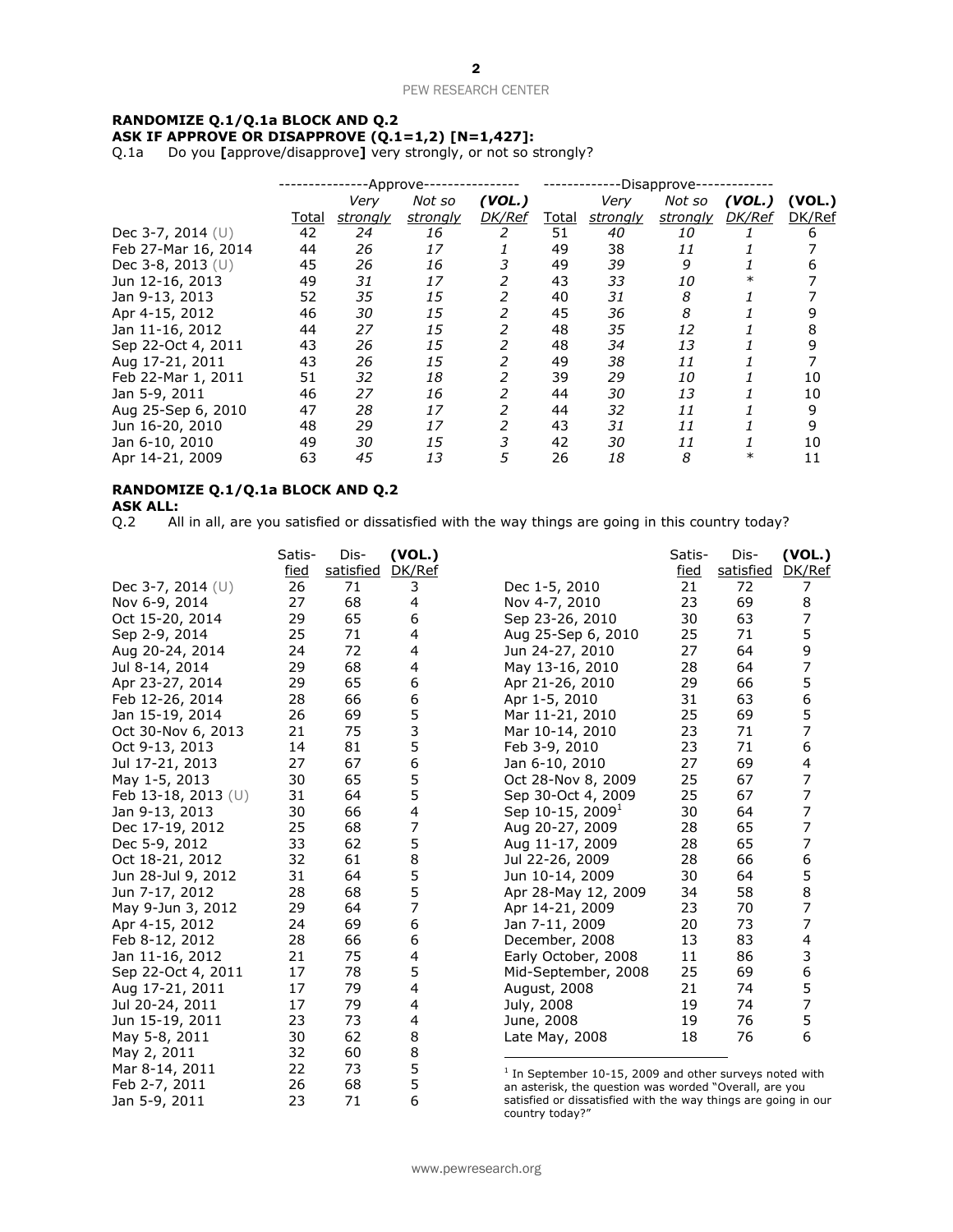| <b>Q.2 CONTINUED</b> |  |  |  |
|----------------------|--|--|--|
|----------------------|--|--|--|

| e.<br><u>Continued</u> |        |           |                  |                        |        |           |                |
|------------------------|--------|-----------|------------------|------------------------|--------|-----------|----------------|
|                        | Satis- | Dis-      | (VOL.)           |                        | Satis- | Dis-      | (VOL.)         |
|                        | fied   | satisfied | DK/Ref           |                        | fied   | satisfied | DK/Ref         |
| March, 2008            | 22     | 72        | 6                | Early September, 2001  | 41     | 53        | 6              |
| Early February, 2008   | 24     | 70        | 6                | June, 2001             | 43     | 52        | 5              |
| Late December, 2007    | 27     | 66        | $\overline{7}$   | March, 2001            | 47     | 45        | 8              |
| October, 2007          | 28     | 66        | 6                | February, 2001         | 46     | 43        | 11             |
| February, 2007         | 30     | 61        | 9                | January, 2001          | 55     | 41        | 4              |
| Mid-January, 2007      | 32     | 61        | $\boldsymbol{7}$ | October, 2000 (RVs)    | 54     | 39        | 7              |
| Early January, 2007    | 30     | 63        | 7                | September, 2000        | 51     | 41        | 8              |
| December, 2006         | 28     | 65        | 7                | June, 2000             | 47     | 45        | 8              |
| Mid-November, 2006     | 28     | 64        | $\,8\,$          | April, 2000            | 48     | 43        | 9              |
| Early October, 2006    | 30     | 63        | $\boldsymbol{7}$ | August, 1999           | 56     | 39        | 5              |
| July, 2006             | 30     | 65        | 5                | January, 1999          | 53     | 41        | 6              |
| May, 2006*             | 29     | 65        | 6                | November, 1998         | 46     | 44        | 10             |
| March, 2006            | 32     | 63        | 5                | Early September, 1998  | 54     | 42        | 4              |
| January, 2006          | 34     | 61        | 5                | Late August, 1998      | 55     | 41        | 4              |
| Late November, 2005    | 34     | 59        | 7                | Early August, 1998     | 50     | 44        | 6              |
| Early October, 2005    | 29     | 65        | 6                | February, 1998         | 59     | 37        | 4              |
| July, 2005             | 35     | 58        | $\overline{7}$   | January, 1998          | 46     | 50        | 4              |
| Late May, 2005*        | 39     | 57        | 4                | September, 1997        | 45     | 49        | 6              |
| February, 2005         | 38     | 56        | 6                | August, 1997           | 49     | 46        | 5              |
| January, 2005          | 40     | 54        | 6                | January, 1997          | 38     | 58        | 4              |
| December, 2004         | 39     | 54        | $\overline{7}$   | July, 1996             | 29     | 67        | 4              |
| Mid-October, 2004      | 36     | 58        | 6                | March, 1996            | 28     | 70        | $\overline{2}$ |
| July, 2004             | 38     | 55        | 7                | October, 1995          | 23     | 73        | 4              |
| May, 2004              | 33     | 61        | 6                | June, 1995             | 25     | 73        | $\overline{2}$ |
| Late February, 2004*   | 39     | 55        | 6                | April, 1995            | 23     | 74        | 3              |
| Early January, 2004    | 45     | 48        | 7                | July, 1994             | 24     | 73        | 3              |
| December, 2003         | 44     | 47        | 9                | March, 1994            | 24     | 71        | 5              |
| October, 2003          | 38     | 56        | 6                | October, 1993          | 22     | 73        | 5              |
| August, 2003           | 40     | 53        | 7                | September, 1993        | 20     | 75        | 5              |
| April 8, 2003          | 50     | 41        | 9                | May, 1993              | 22     | 71        | 7              |
| January, 2003          | 44     | 50        | 6                | January, 1993          | 39     | 50        | 11             |
| November, 2002         | 41     | 48        | 11               | January, 1992          | 28     | 68        | 4              |
| September, 2002        | 41     | 55        | $\overline{a}$   | November, 1991         | 34     | 61        | 5              |
| Late August, 2002      | 47     | 44        | 9                | Gallup: Late Feb, 1991 | 66     | 31        | 3              |
| May, 2002              | 44     | 44        | 12               | August, 1990           | 47     | 48        | 5              |
| March, 2002            | 50     | 40        | 10               | May, 1990              | 41     | 54        | 5              |
| Late September, 2001   | 57     | 34        | 9                | January, 1989          | 45     | 50        | 5              |
|                        |        |           |                  | September, 1988 (RVs)  | 50     | 45        | 5              |
|                        |        |           |                  |                        |        |           |                |

### **NO QUESTIONS 3-4**

#### **ASK ALL:**

Q.5 Looking ahead, so far as you are concerned, do you think that 2015 will be better or worse than 2014?

|        |       | (VOL.) |
|--------|-------|--------|
| Better | Worse | DK/Ref |
| 49     | 42    | 9      |
| 56     | 35    | 9      |
| 55     | 36    | 9      |
| 57     | 29    | 14     |
| 55     | 31    | 14     |
| 67     | 26    | 8      |
| 52     | 37    | 11     |
| 50     | 34    | 16     |
| 57     | 28    | 15     |
| 66     | 19    | 15     |
| 59     | 25    | 16     |
| 59     | 28    | 13     |
|        |       |        |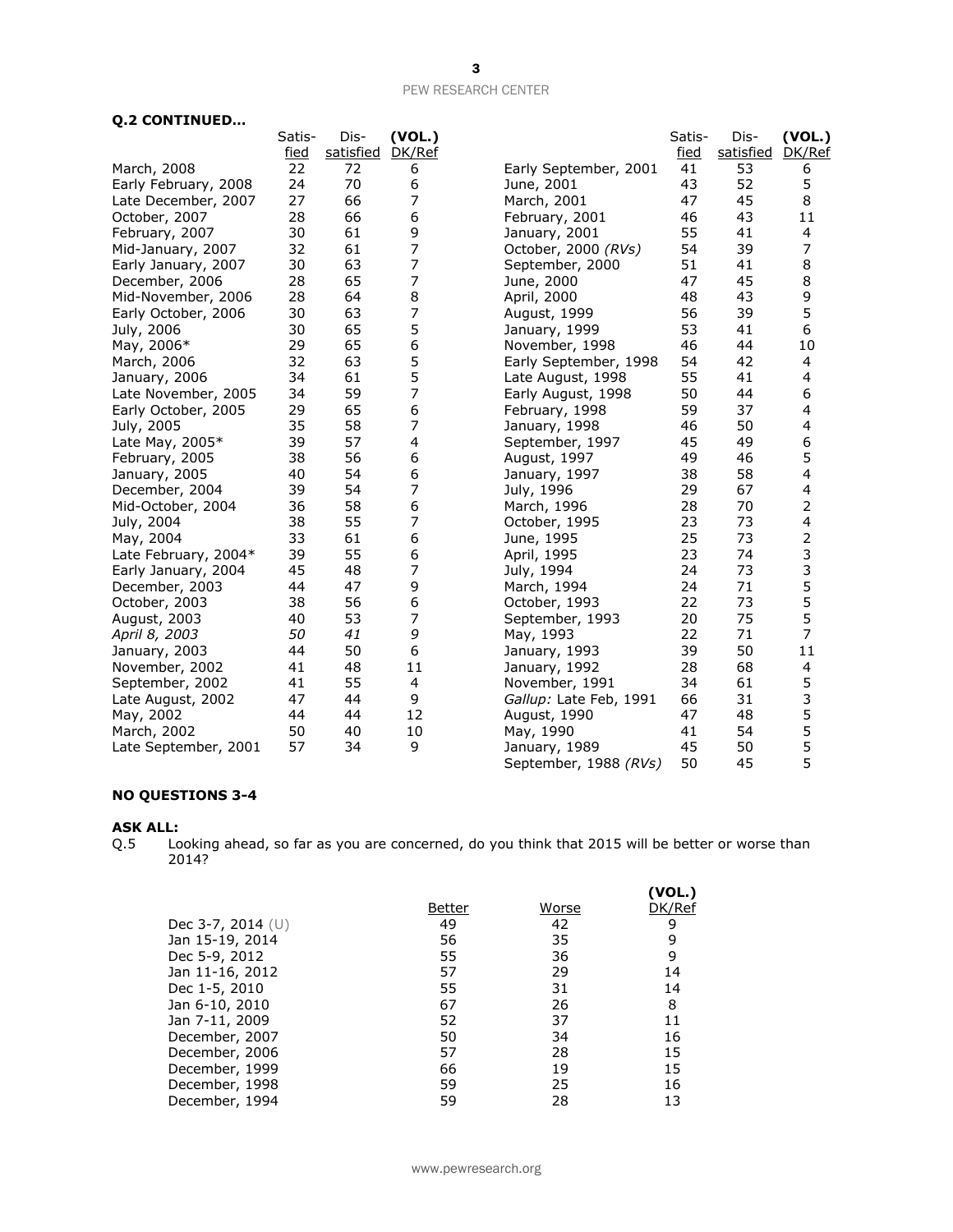### **Q.5 CONTINUED...**

|    |        | (VOL.) |
|----|--------|--------|
|    |        | DK/Ref |
| 64 | 20     | 16     |
| 61 | 11     | 28     |
| 61 | 31     | 8      |
| 48 | 42     | 10     |
| 53 | 25     | 22     |
| 64 | 20     | 17     |
| 61 | 20     | 19     |
| 50 | 32     | 18     |
| 41 | 44     | 15     |
|    | Better | Worse  |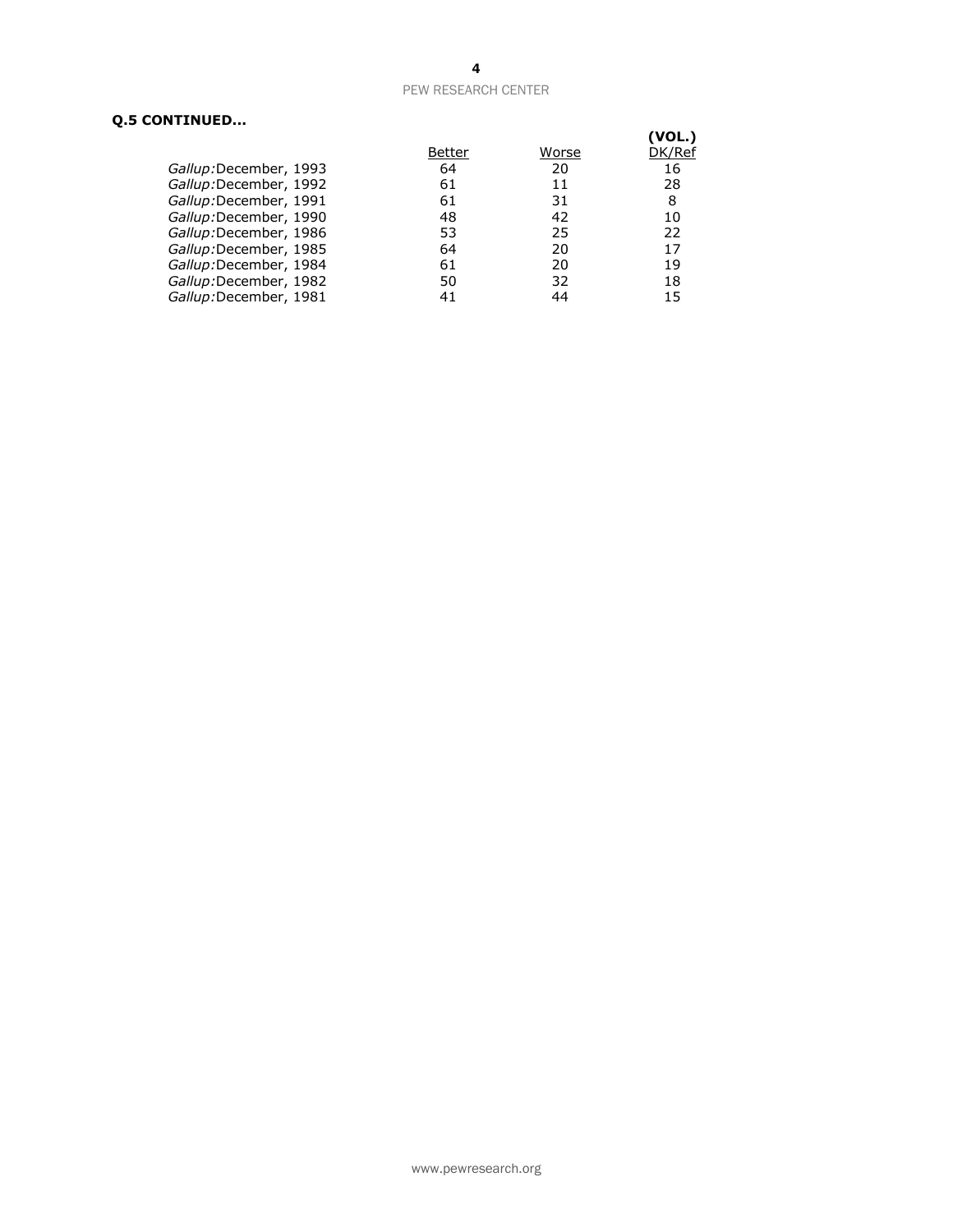### **ASK FORM 2 ONLY [N=728]:**

Q.6F2 What do you think is the most important problem facing the country today? **[RECORD VERBATIM RESPONSE. PROBE FOR CLARITY – DO NOT PROBE FOR ADDITIONAL MENTIONS. IF MORE THAN ONE MENTION, RECORD IN ORDER OF MENTION]**

| (U)<br>Dec     |                                           |                |                |                |                |                |                 |                |                            |                          |                |                |
|----------------|-------------------------------------------|----------------|----------------|----------------|----------------|----------------|-----------------|----------------|----------------------------|--------------------------|----------------|----------------|
| $3 - 7$        |                                           | Jan            | Dec.           |                |                |                | Oct Mar Dec May |                | Jan Aug                    | Feb                      | Aug            | Feb            |
| 2014           |                                           | $2014^2$       | 12             | 12             | 12             | 11             | 11              | 11             | 10                         | 10                       | 09             | 09             |
| 14             | Economy (general)                         | 16             | 18             | 25             | 24             | 19             | 28              | 27             | 35                         | 24                       | 27             | 53             |
| 12             | Immigration                               | 3              | 1              | 1              | 2              | 1              | 1               | 2              | 2                          | $\mathbf{1}$             | $\mathbf{1}$   | $\mathbf{1}$   |
| 10             | Unemployment/Lack of jobs                 | 20             | 12             | 25             | 31             | 21             | 26              | 35             | 27                         | 31                       | 19             | 31             |
|                | Dissatisfaction with gov't/politics/      |                |                |                |                |                |                 |                |                            |                          |                |                |
| 10             | Corruption/Obama                          | 8              | 8              | 9              | 4              | 10             | 4               | 9              | 9                          | 5                        | 5              | 5              |
| 8              | Parties/Gridlock/Divisions in country     | 4              | 5              | 3              | 3              | 4              | $-1$            | $-$            | $-$                        | $-$                      | $-$            | $-$            |
| 7              | Race relations/Racism                     | 2              | $\mathbf{1}$   | $\mathbf{1}$   | $\mathbf{1}$   | $\mathbf{1}$   | $- -$           | $-$            | $\mathbf{1}$               | $- -$                    | $-$            | $-$            |
|                | Health care/costs/accessibility/          |                |                |                |                |                |                 |                |                            |                          |                |                |
| 6              | Affordable Care Act/Obamacare             | 11             | 4              | 5              | 5              | 4              | 6               | 9              | 4                          | 13                       | 20             | 3              |
| 6              | Crime/Violence/Justice system             | 2              | 7              | $\mathbf{1}$   | 1              | 1              | $\mathbf{1}$    | 1              | $-$                        | 1                        | $\mathbf{1}$   | $\mathbf{1}$   |
| 4              | Morality/Ethics/Family values             | $\mathbf{1}$   | 5              | 3              | $\mathbf{1}$   | $\overline{2}$ | $\mathbf{1}$    | $\overline{2}$ | 4                          | 3                        | 3              | $\mathbf{1}$   |
|                | Deficit/National debt/Balanced            |                |                |                |                |                |                 |                |                            |                          |                |                |
| 3              | budget/Gov't spending                     | 7              | 10             | 8              | 8              | 9              | 10              | 11             | 3                          | 11                       | 6              | 4              |
| 3              | International/foreign affairs (assorted)  | $- -$          | 1              | 1              | $-$            | $-$            | $\mathbf{1}$    | $-$            | $\overline{\phantom{a}}$ . | 1                        | $-$            | $-$            |
| 3              | Social/domestic issues (assorted)         | $\overline{2}$ | $-$            | $\mathbf{1}$   | $-$            | 1              | 1               | $-1$           | 1                          | $-$                      | $-$            | $-$            |
| 3              | Finances/money                            | 3              | 3              | $\overline{2}$ | 3              | $\overline{2}$ | 5               | $\overline{2}$ | $\overline{2}$             | $-$                      | $-$            | $-1$           |
| 2              | Homelessness                              | 1              | 1              | $-$            | $\mathbf{1}$   | $-1$           | $-$             | $-1$           | $-$                        | 1                        | $-$            | $-$            |
| 2              | Lack of leadership                        | 1              | 1              | 1              | $-$            | 2              | $- -$           | $-$            | $-$                        | $- -$                    | $-$            | $-$            |
| 2              | Inflation/Prices/Cost of living/Wages     | $\mathbf{1}$   | $\mathbf{1}$   | 2              | $\mathbf{1}$   | $\mathbf{1}$   | $\overline{2}$  | $\overline{2}$ | 1                          | $-$                      | $-$            | $\overline{2}$ |
| 2              | Poverty/Hunger/Starvation                 | 4              | 1              | $\mathbf{1}$   | $\mathbf{1}$   | 2              | 1               | 1              | 2                          | 1                        | 1              | 1              |
| 2              | Defense/national security                 | 1              | 1              | 1              | $\overline{2}$ | 1              | $\mathbf{1}$    | $\mathbf{1}$   | $-$                        | $\mathbf{1}$             | 1              | 1              |
| $\overline{2}$ | War/War in Iraq/War in Afghanistan        | 3              | $\mathbf{1}$   | $\overline{2}$ | 3              | 4              | 5               | 3              | 3                          | 4                        | 5              | 3              |
| 2              | Distribution of wealth/inequality         | 3              | 1              | 1              | $\mathbf{1}$   | 2              | $- -$           | 1              | $-$                        | --                       | $-$            | $-$            |
| 1              | Education/Schools/Affording educ.         | 4              | $\overline{2}$ | 3              | $\mathbf{1}$   | 3              | $\overline{2}$  | 3              | $\mathbf{1}$               | $\mathbf{1}$             | $\overline{2}$ | 1              |
|                | Too much foreign aid/Lack of attention to |                |                |                |                |                |                 |                |                            |                          |                |                |
| 1              | problems at home                          | 2              | $-1$           | 1              | 1              | 1              | 1               | $-$            | $-1$                       |                          | $-$            |                |
| 1              | Terrorism                                 | $\mathbf{1}$   | $-$            | $-$            | $-$            | $-$            | $- -$           | $-$            | $-$                        | $-$                      | $-$            | $-$            |
| 1              | Lack of humanity/On wrong track           | 3              | 3              | $-$            | $-$            | $-$            | $=$ $-$         |                |                            | $ -$                     | $-$            |                |
| 1              | Environment/global warming                | 1              | $-1$           | $-$            | $-$            | $-$            | $-1$            | $-$            | $-$                        | $-$                      | $-$            |                |
| 1              | Too much regulation                       | $-$            | $ -$           | $-$            | $-$            | $-$            | $-1$            |                |                            | $-$                      |                |                |
| 1              | Foreign policy (general)                  | $\mathbf{1}$   | $-1$           | $-$            | $-1$           | $-$            | $-$             | --             | $ -$                       | $-$                      | $-$            | $-$            |
| $\mathbf{1}$   | Taxes                                     | $\mathbf{1}$   | 3              | $\mathbf{1}$   | $\overline{2}$ | $\overline{2}$ | $\mathbf{1}$    | $\mathbf{1}$   | 1                          | $\mathbf{1}$             | $-$            | $-$            |
| 1              | Energy costs/Rising gas/heating prices    | $-$            | $-$            | 1              | 8              | 1              | 7               | 2              | $-$                        | $-$                      | $-$            | $-1$           |
| 1              | Jobs moving overseas/trade                | $\mathbf{1}$   | $\mathbf{1}$   | $-$            | $\mathbf{1}$   | $\mathbf{1}$   | 1               | 1              | $-$                        | $\overline{\phantom{a}}$ | $\mathbf{1}$   | $\mathbf{1}$   |
| 1              | Social Security/Financial help for        |                |                |                |                |                |                 |                |                            |                          |                |                |
|                | the elderly                               | 1              | $-1$           |                |                |                |                 |                |                            |                          |                |                |
| 1              | Many things/everything                    | $-$            | --             | $\mathbf{1}$   | $\mathbf{1}$   | $-$            | $-$             |                | $ -$                       | $-$                      | $-$            | $\mathbf{1}$   |
| 9              | Other                                     |                |                |                |                |                |                 |                |                            |                          |                |                |
| 1              | Don't know/No answer                      | 4              | 5              | 6              | 8              | 6              | 7               | 5              | 7                          | 6                        | 5              | 3              |
| 34             | (NET) ECONOMIC                            | 48             | 47             | 58             | 66             | 55             | 68              | 62             | 65                         | 65                       | 55             | 80             |
|                | (NET) FOREIGN ISSUES/                     |                |                |                |                |                |                 |                |                            |                          |                |                |
| 9              | <b>INTERNATIONAL</b>                      | 8              | 3              | 6              | 5              | 6              | 9               | 6              | 4                          | 11                       | 10             | 7              |

*Total exceeds 100% because of multiple responses.*

 $\overline{2}$ 

Complete trend not shown; trends available to 1987.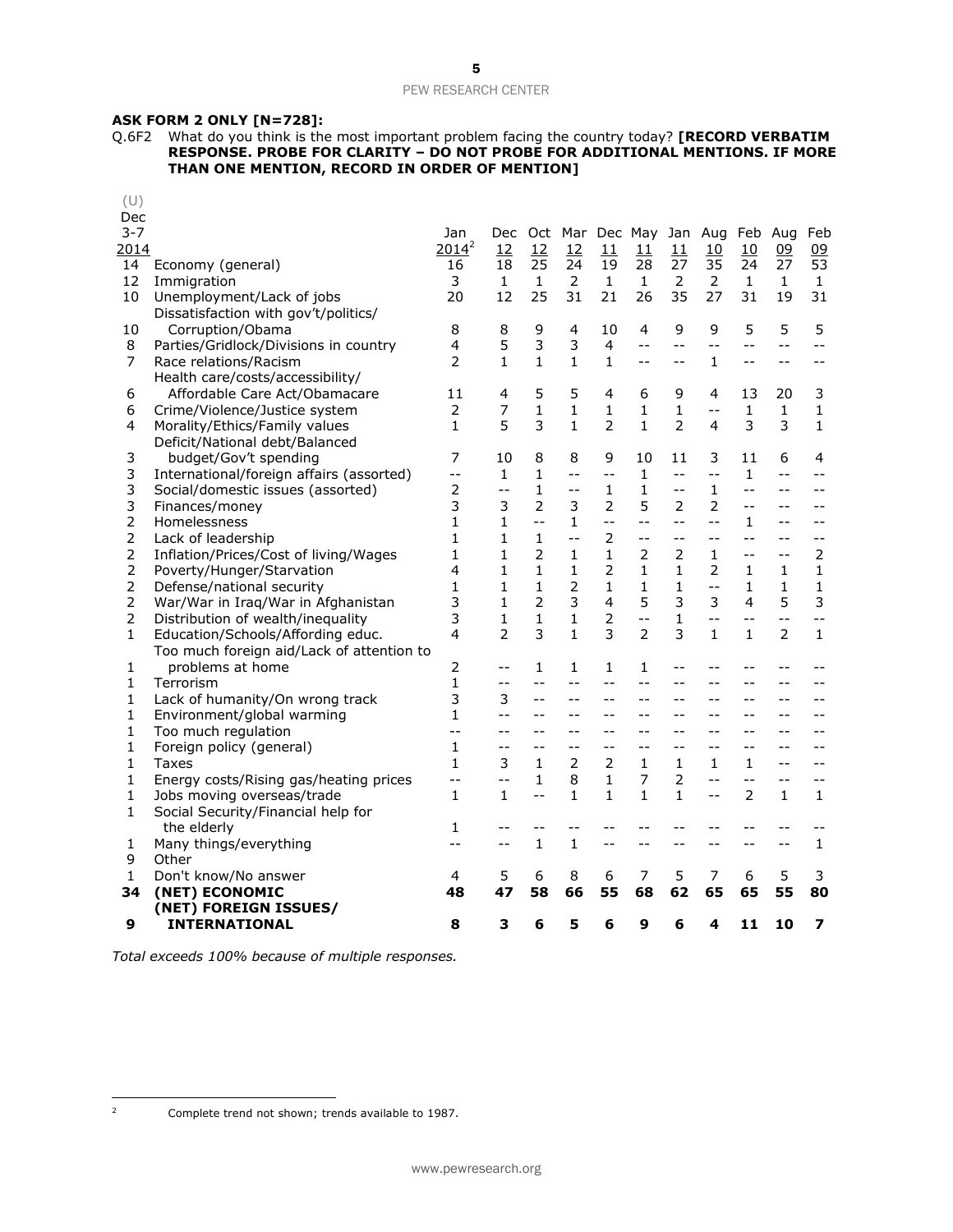### **ASK IF ANSWER GIVEN (Q.6F2=1) [N=697]:**

- Q.7F2 And do you think President Obama and Republican leaders in Congress will make significant progress addressing the problem you just mentioned over the next year, or don't you think so?
	- (U)

Dec 3-7

 $\frac{2014}{20}$ 

- 20 Yes, will make progress<br>76 No, will not make progres
- No, will not make progress
- 3 Don't know/Refused **(VOL.)**

### **NO QUESTIONS 8-11**

### **ASK ALL:**

Now thinking about how Barack Obama is handling some issues …

Q.12 Do you approve or disapprove of the way Barack Obama is handling **[INSERT ITEM, RANDOMIZE; OBSERVE FORM SPLITS]?** How about **[NEXT ITEM]**? **[REPEAT INTRODUCTION AS NECESSARY]**

|      |                                                                                                                                                                                                                                                                                                   | <u>Approve</u>                                                       | <u>Disapprove</u>                                                    | (VOL.)<br>DK/Ref                                                  |
|------|---------------------------------------------------------------------------------------------------------------------------------------------------------------------------------------------------------------------------------------------------------------------------------------------------|----------------------------------------------------------------------|----------------------------------------------------------------------|-------------------------------------------------------------------|
| a.   | The nation's immigration policy<br>Dec 3-7, 2014<br>Aug 20-24, 2014 (U)<br>Oct 30-Nov 6, 2013<br>Jun 12-16, 2013<br>Feb 13-18, 2013 (U)<br>Nov 9-14, 2011<br>Jan 6-9, 2011<br>Jun 16-20, 2010<br>May 6-9, 2010<br>Apr 21-26, 2010<br>Jan 6-10, 2010<br>Oct 28-Nov 8, 2009                         | 38<br>31<br>32<br>43<br>44<br>32<br>35<br>33<br>25<br>29<br>30<br>31 | 56<br>61<br>60<br>47<br>43<br>49<br>50<br>54<br>54<br>47<br>50<br>48 | 6<br>7<br>7<br>11<br>13<br>20<br>16<br>12<br>21<br>24<br>21<br>21 |
| b.   | Race relations<br>Dec 3-7, 2014 $(U)$<br>Aug 20-24, 2014 $(U)$                                                                                                                                                                                                                                    | 40<br>48                                                             | 50<br>42                                                             | 11<br>10                                                          |
| c.F1 | <b>ASK FORM 1 ONLY [N=779]:</b><br>Health care policy<br>Dec 3-7, 2014<br>Dec 3-8, 2013 (U)<br>Oct 30-Nov 6, 2013<br>Sep 4-8, 2013 (U)<br>Jan 6-9, 2011<br>Jun 16-20, 2010<br>Apr 21-26, 2010<br>Mar 10-14, 2010<br>Jan 6-10, 2010<br>Oct 28-Nov 8, 2009<br>July 22-26, 2009<br>April 14-21, 2009 | 39<br>40<br>37<br>41<br>45<br>42<br>40<br>39<br>38<br>43<br>42<br>51 | 56<br>55<br>59<br>53<br>47<br>50<br>51<br>52<br>52<br>47<br>43<br>26 | 5<br>5<br>3<br>6<br>8<br>7<br>9<br>9<br>10<br>10<br>14<br>23      |
| d.F1 | The economy<br>Dec 3-7, 2014<br>Aug 20-24, 2014 (U)<br>Jul 8-14, 2014<br>Dec 3-8, 2013 $(U)$<br>Oct 30-Nov 6, 2013<br>Sep 4-8, 2013 $(U)$<br>Jun 12-16, 2013                                                                                                                                      | 45<br>39<br>40<br>42<br>31<br>43<br>44                               | 51<br>55<br>56<br>53<br>65<br>52<br>50                               | 4<br>6<br>4<br>5<br>3<br>5<br>5                                   |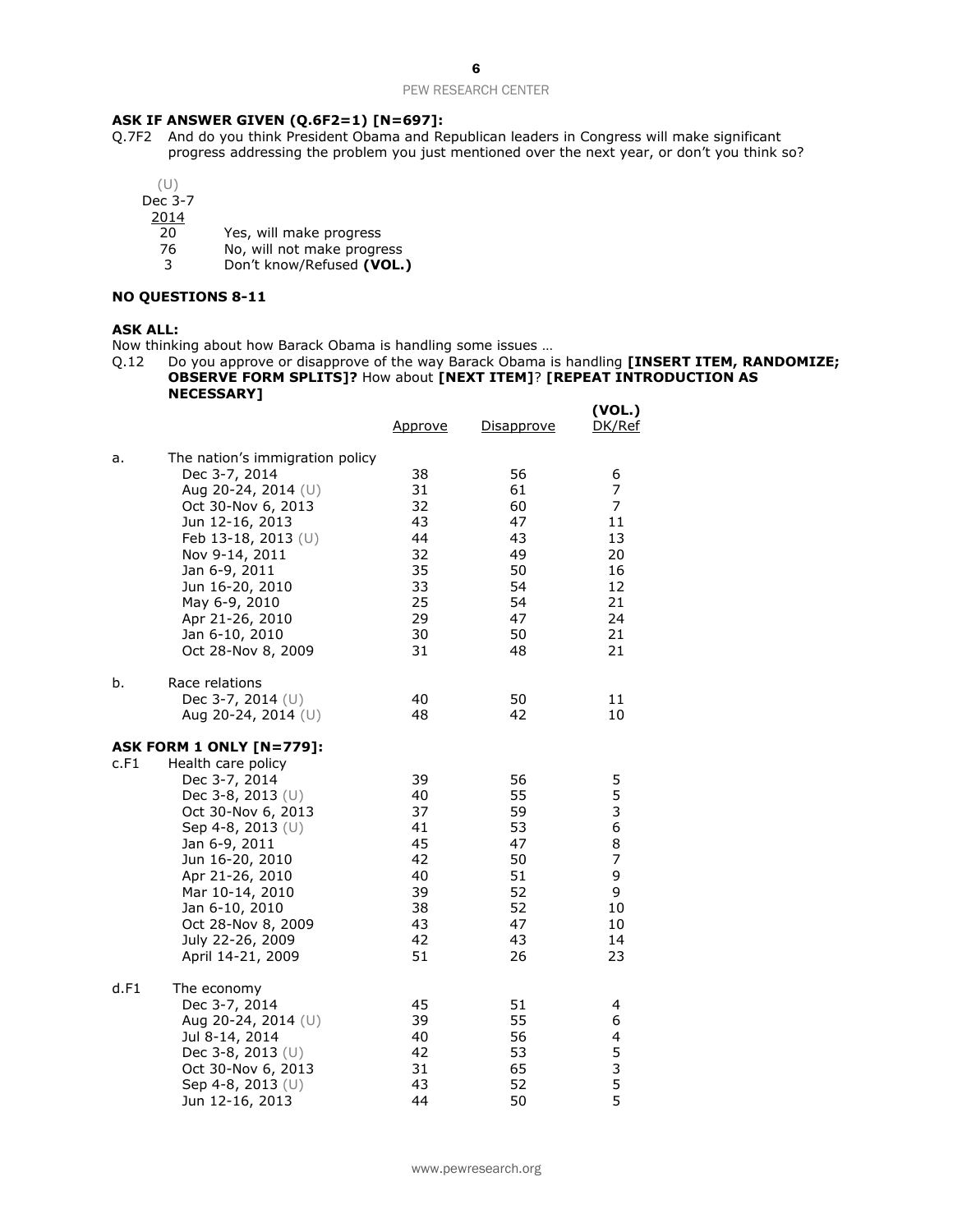### **Q.12 CONTINUED...**

|                                 |                |            | (VOL.)  |
|---------------------------------|----------------|------------|---------|
|                                 | <u>Approve</u> | Disapprove | DK/Ref  |
| Feb 13-18, 2013 $(U)$           | 40             | 56         | 4       |
| Mar 7-11, 2012                  | 43             | 53         | 4       |
| Jan 11-16, 2012                 | 38             | 59         | 4       |
| Nov 9-14, 2011                  | 35             | 58         | 6       |
| Aug 17-21, 2011                 | 34             | 60         | 6       |
| May 2, 2011                     | 40             | 55         | 4       |
| Mar 30-Apr 3, 2011              | 39             | 56         | 6       |
| Jan 6-9, 2011                   | 42             | 51         | 7       |
| Jun 16-20, 2010                 | 43             | 51         | 5       |
| May 6-9, 2010                   | 41             | 51         | 8       |
| Apr 21-26, 2010                 | 38             | 54         | 8       |
| Mar 10-14, 2010                 | 41             | 52         | 7       |
| Jan 6-10, 2010                  | 42             | 51         | 7       |
| Oct 28-Nov 8, 2009              | 42             | 52         | 5       |
| Jul 22-26, 2009                 | 38             | 53         | 9       |
| Jun 10-14, 2009                 | 52             | 40         | 8       |
| Apr 14-21, 2009                 | 60             | 33         | 7       |
| Feb 4-8, 2009                   | 56             | 24         | 20      |
| The threat of terrorism<br>e.F1 |                |            |         |
| <b>Obama</b>                    |                |            |         |
| Dec 3-7, 2014                   | 45             | 49         | 6       |
| Oct 30-Nov 6, 2013              | 51             | 44         | 5       |
| Jun 12-16, 2013                 | 56             | 35         | 9       |
| Jan 11-16, 2012                 | 65             | 28         | 7       |
| Aug 17-21, 2011                 | 56             | 33         | 12      |
| May 2, 2011                     | 69             | 21         | 10      |
| Jan 6-9, 2011                   | 55             | 33         | 12      |
| May 6-9, 2010 <sup>3</sup>      | 49             | 37         | 13      |
| Jan 6-10, 2010                  | 51             | 39         | 10      |
| Oct 28-Nov 8, 2009              | 52             | 34         | 14      |
| April 14-21, 2009               | 57             | 26         | 17      |
| February 4-8, 2009              | 50             | 21         | 29      |
| G.W. Bush                       |                |            |         |
| April, 2007                     | 46             | 43<br>44   | 11<br>8 |
| December, 2006                  | 48<br>50       | 39         | 11      |
| August, 2006                    | 47             | 41         | 12      |
| June, 2006<br>March, 2006       | 42             | 49         | 9       |
| February, 2006                  | 53             | 40         | 7       |
| December, 2005                  | 49             | 44         | 7       |
| Late October, 2005              | 52             | 40         | 8       |
| Early September, 2005           | 49             | 41         | 10      |
| July, 2005                      | 49             | 40         | 11      |
| Mid-May, 2005                   | 57             | 35         | 8       |
| February, 2005                  | 59             | 34         | 7       |
| January, 2005                   | 62             | 33         | 5       |
| Mid-October, 2004               | 49             | 40         | 11      |
| Early September, 2004           | 62             | 32         | 6       |
| August, 2004                    | 58             | 37         | 5       |
| July, 2004                      | 54             | 40         | 6       |
| June, 2004                      | 56             | 35         | 9       |
| Late April, 2004                | 55             | 36         | 9       |
| Early April, 2004               | 53             | 38         | 9       |
| Gallup: December, 2003          | 65             | 33         | 2       |
| September, 2003                 | 64             | 28         | 8       |
| February, 2003                  | 67             | 25         | 8       |

-<br>3

In May 6-9, 2010, Oct 28-Nov 8, 2009, April, 2007 and earlier, the item was worded "terrorist threats."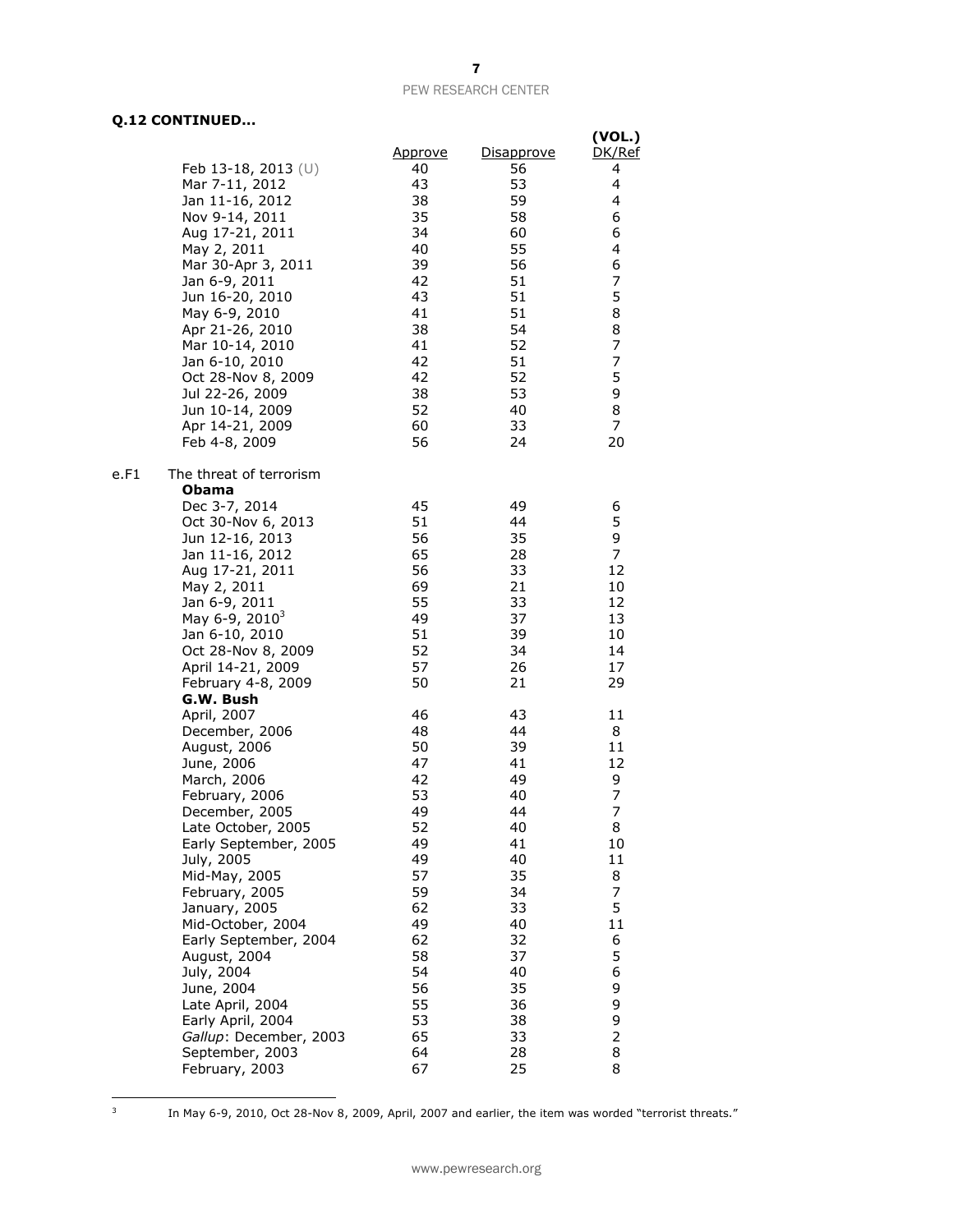### **Q.12 CONTINUED…**

|      |                                                                                                                                                                                                                                                                                                            |                                                                                  |                                                                                  | (VOL.)                                                                         |
|------|------------------------------------------------------------------------------------------------------------------------------------------------------------------------------------------------------------------------------------------------------------------------------------------------------------|----------------------------------------------------------------------------------|----------------------------------------------------------------------------------|--------------------------------------------------------------------------------|
|      | January, 2003<br>Early October, 2002<br>June, 2002<br>Mid-September, 2001 <sup>4</sup><br>Clinton                                                                                                                                                                                                          | <u>Approve</u><br>69<br>71<br>74<br>85                                           | Disapprove<br>23<br>22<br>18<br>6                                                | DK/Ref<br>8<br>7<br>8<br>9                                                     |
|      | Early September, 1998                                                                                                                                                                                                                                                                                      | 72                                                                               | 20                                                                               | 8                                                                              |
|      | <b>ASK FORM 2 ONLY [N=728]:</b>                                                                                                                                                                                                                                                                            |                                                                                  |                                                                                  |                                                                                |
| f.F2 | Energy policy<br>Dec 3-7, 2014<br>Sep 4-8, 2013<br>Mar 7-11, 2012<br>Jan 11-16, 2012<br>Nov 9-14, 2011<br>Mar 30-Apr 3, 2011<br>Jan 6-9, 2011<br>Jun 16-20, 2010<br>Apr 21-26, 2010<br>Jan 6-10, 2010<br>Oct 28-Nov 8, 2009<br>Jul 22-26, 2009                                                             | 41<br>44<br>42<br>36<br>44<br>40<br>46<br>45<br>43<br>45<br>50<br>46             | 41<br>38<br>45<br>46<br>38<br>44<br>37<br>40<br>34<br>35<br>34<br>31             | 19<br>18<br>13<br>18<br>18<br>16<br>18<br>15<br>23<br>20<br>16<br>22           |
| g.F2 | Tax policy<br>Dec 3-7, 2014<br>Jan 6-9, 2011<br>Jul 22-26, 2009<br>Apr 14-21, 2009                                                                                                                                                                                                                         | 34<br>42<br>39<br>50                                                             | 52<br>46<br>42<br>33                                                             | 15<br>12<br>18<br>17                                                           |
| h.F2 | The nation's foreign policy<br>Dec 3-7, 2014<br>Jul 8-14, 2014<br>Oct 30-Nov 6, 2013<br>Sep 4-8, 2013 (U)<br>Jan 11-16, 2012<br>Nov 9-14, 2011<br>Jun 16-20, 2010<br>Mar 10-14, 2010<br>Jan 6-10, 2010<br>Oct 28-Nov 8, 2009<br>July 22-26, 2009<br>June 10-14, 2009<br>April 14-21, 2009<br>Feb 4-8, 2009 | 37<br>36<br>34<br>33<br>46<br>46<br>45<br>42<br>44<br>44<br>47<br>57<br>61<br>52 | 54<br>55<br>56<br>57<br>45<br>40<br>40<br>40<br>40<br>38<br>32<br>31<br>22<br>17 | 9<br>9<br>10<br>11<br>10<br>13<br>15<br>18<br>16<br>18<br>21<br>12<br>17<br>31 |

### **NO QUESTIONS 13-16**

### **QUESTION 17 PREVIOUSLY RELEASED**

### **QUESTIONS 18-19 HELD FOR FUTURE RELEASE**

 $\overline{\phantom{a}}$ 4

In Mid-September, 2001 the question was worded: "...dealing with the terrorist attacks on the World Trade Center in New York City and the Pentagon in Washington." In Early September 1998 the question was worded: "Do you approve or disapprove of the way Bill Clinton is handling current threats from international terrorist groups?"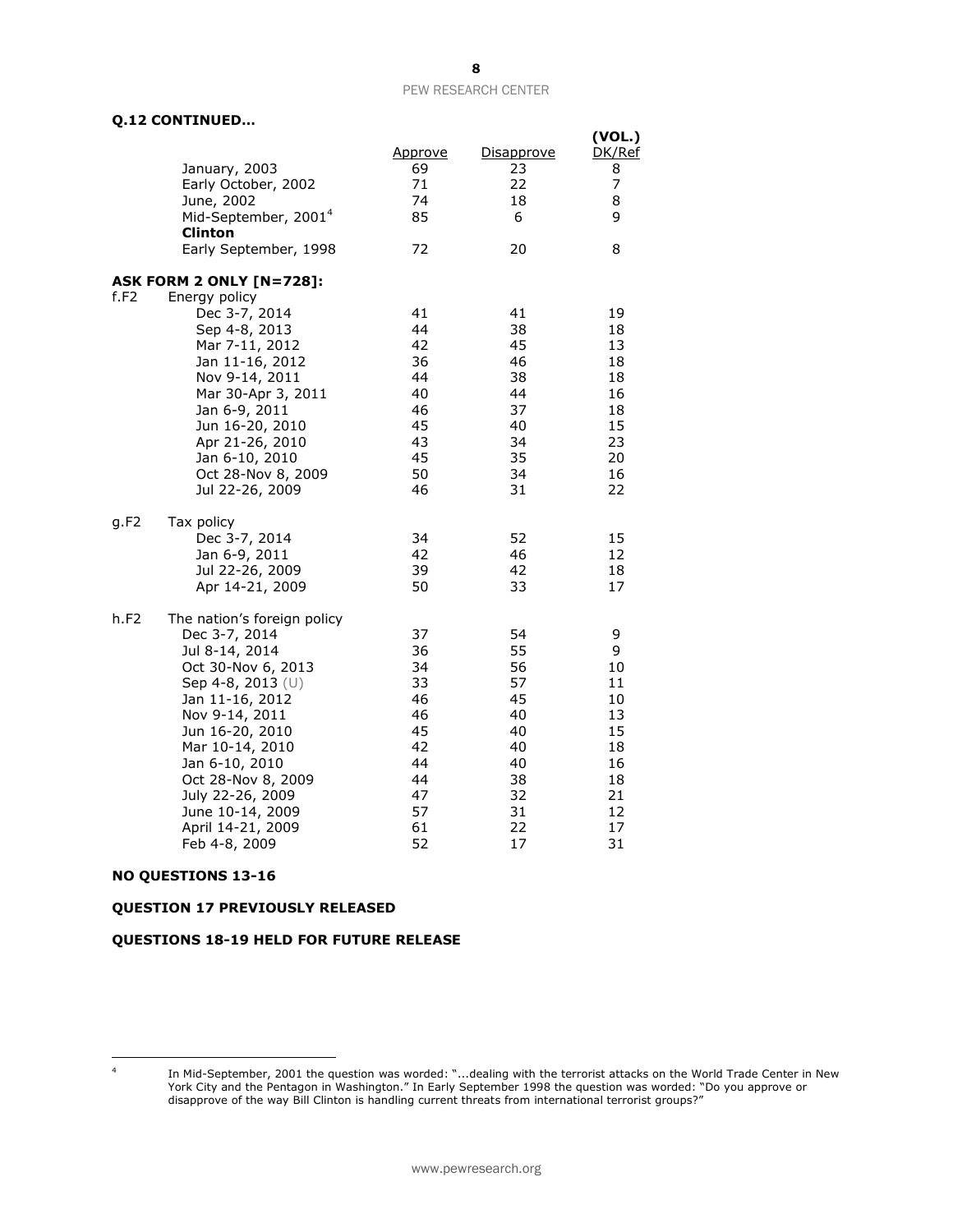## **ASK ALL:**<br>0.20 W

What's your view... Do you think the country is more politically divided these days than in the past, or not?

| Dec 3-7 |                               |      | Dec 5-9 Sep 30-Oct 4 Mar 31-Apr 6 Jan 7-11 Jan Sep Dec |      |      |    |              |     |
|---------|-------------------------------|------|--------------------------------------------------------|------|------|----|--------------|-----|
| 2014    |                               | 2012 | 2009                                                   | 2009 | 2009 |    | 200720062004 |     |
| 81      | Yes, more politically divided | 80   | 64                                                     | 61   | 46   | 66 |              | -66 |
| 15      | No, not more divided          | 17   | 30                                                     | 34   | 45   | 28 |              |     |
| 3       | Don't know/Refused (VOL.)     |      | h                                                      | 5.   |      |    |              |     |

#### **ASK ALL:**

Q.21 And thinking about five years from now, do you think the country will be **[RANDOMIZE ITEMS 1 AND 2 WITH ITEM 3 ALWAYS LAST]**?

(U) Dec 3-7

2014

- 36 More politically divided
- 17 Less politically divided
- 
- 41 About as politically divided as it is now<br>5 Don't know/Refused (VOL.) 5 Don't know/Refused **(VOL.)**

### **NO QUESTIONS 22-23, 25-29**

#### **QUESTION 24 HELD FOR FUTURE RELEASE**

#### **ASK ALL:**

Next,

Q.30 Is your overall opinion of **[INSERT ITEM; RANDOMIZE]** very favorable, mostly favorable, mostly UNfavorable, or very unfavorable? **[INTERVIEWERS: PROBE TO DISTINGUISH BETWEEN "NEVER HEARD OF" AND "CAN'T RATE."]** How about **[NEXT ITEM]? [IF NECESSARY:** Just in general, is your overall opinion of **[ITEM]** very favorable, mostly favorable, mostly UNfavorable, or very unfavorable?**] [INTERVIEWERS: PROBE TO DISTINGUISH BETWEEN "NEVER HEARD OF" AND "CAN'T RATE."]**

**(VOL.) (VOL.)**

|    |                      |       |                  |               |       |                   |        | (VVL.)   | (VVL.)      |
|----|----------------------|-------|------------------|---------------|-------|-------------------|--------|----------|-------------|
|    |                      |       | Favorable        |               |       | Unfavorable ----- |        | Never    | Can't rate/ |
|    |                      | Total | <u>Very</u>      | <b>Mostly</b> | Total | <u>Very</u>       | Mostly | heard of | <b>Ref</b>  |
| a. | The Republican Party |       |                  |               |       |                   |        |          |             |
|    | Dec 3-7, 2014 (U)    | 37    | 9                | 28            | 57    | 26                | 32     | $\ast$   | 6           |
|    | Oct 14-20, 2014      | 38    | 7                | 31            | 54    | 25                | 29     | $\ast$   | 8           |
|    | Jan 23-Mar 16, 2014  | 37    | 7                | 30            | 55    | 24                | 31     | $\ast$   | 7           |
|    | Dec 3-8, 2013 (U)    | 35    | 8                | 27            | 59    | 28                | 31     | 0        | 6           |
|    | Oct 9-13, 2013       | 38    | 5                | 32            | 58    | 26                | 32     | $\ast$   | 4           |
|    | Jul 17-21, 2013      | 33    | 7                | 25            | 58    | 25                | 34     | $\ast$   | 9           |
|    | Jun 12-16, 2013      | 40    | 8                | 32            | 55    | 23                | 33     | $\ast$   | 5           |
|    | Jan 9-13, 2013       | 33    | 6                | 28            | 58    | 27                | 31     | 1        | 8           |
|    | Dec 5-9, 2012        | 36    | 7                | 28            | 59    | 23                | 36     | $\ast$   | 5           |
|    | Sep 12-16, 2012      | 42    | 12               | 30            | 50    | 25                | 26     | $\ast$   | 8           |
|    | Jun 28-Jul 9, 2012   | 36    | 9                | 27            | 56    | 28                | 28     | $\ast$   | 8           |
|    | Mar 7-11, 2012       | 36    | 7                | 30            | 56    | 27                | 29     | $\ast$   | 8           |
|    | Jan 11-16, 2012      | 35    | 7                | 27            | 58    | 28                | 30     | $\ast$   | 7           |
|    | Sep 22-Oct 4, 2011   | 36    | 7                | 29            | 55    | 27                | 28     | $\ast$   | 9           |
|    | Aug 17-21, 2011      | 34    | 5                | 29            | 59    | 27                | 32     | $\ast$   | 7           |
|    | Feb 22-Mar 1, 2011   | 42    | 9                | 32            | 51    | 22                | 28     | 1        | 7           |
|    | Feb 2-7, 2011        | 43    | $\boldsymbol{8}$ | 35            | 48    | 19                | 29     | $\ast$   | 9           |
|    | Aug 25-Sep 6, 2010   | 43    | 8                | 35            | 49    | 21                | 28     | $\ast$   | 8           |
|    | July 1-5, 2010       | 39    | 10               | 29            | 49    | 24                | 25     | $\ast$   | 12          |
|    | April 1-5, 2010      | 37    | 8                | 29            | 53    | 26                | 27     | $\ast$   | 9           |
|    | Mar 18-21, 2010      | 37    | 5                | 32            | 51    | 20                | 31     | $\ast$   | 12          |
|    | Feb 3-9, 2010        | 46    | 5                | 41            | 46    | 14                | 32     | 0        | 8           |
|    |                      |       |                  |               |       |                   |        |          |             |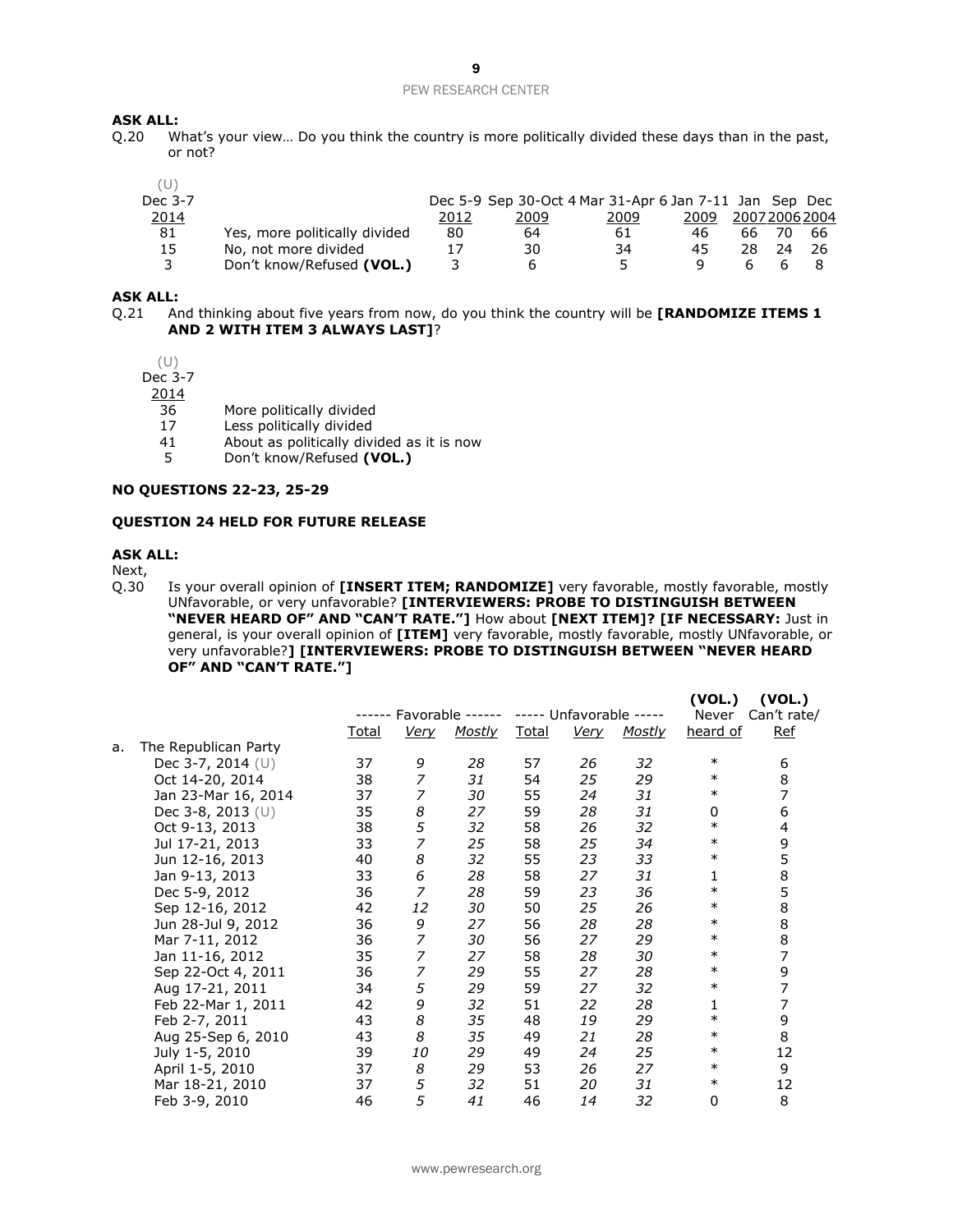### **Q.30 CONTINUED…**

|    |                           |              |                  |                         |              |                         |               | (VOL.)           | (VOL.)                   |
|----|---------------------------|--------------|------------------|-------------------------|--------------|-------------------------|---------------|------------------|--------------------------|
|    |                           |              |                  | ------ Favorable ------ |              | ----- Unfavorable ----- |               |                  | Never Can't rate/        |
|    |                           | <b>Total</b> | <b>Very</b>      | <u>Mostly</u>           | <b>Total</b> | <u>Very</u>             | <b>Mostly</b> | heard of         | <u>Ref</u>               |
|    | Aug 20-27, 2009           | 40           | 6                | 34                      | 50           | 19                      | 31            | $\ast$<br>$\ast$ | 10                       |
|    | Aug 11-17, 2009           | 40           | 7                | 33                      | 50           | 18                      | 32            |                  | 10                       |
|    | Mar 31-Apr 6, 2009        | 40           | 7                | 33                      | 51           | 17                      | 34            | 0                | 9                        |
|    | Jan 7-11, 2009            | 40           | 5                | 35                      | 55           | 21                      | 34            | $\ast$           | 5                        |
|    | Late October, 2008        | 40           | 10               | 30                      | 50           | 23                      | 27            | $\ast$           | 10                       |
|    | Mid-September, 2008       | 47           | 11               | 36                      | 46           | 22                      | 24            | $\ast$           | 7                        |
|    | August, 2008              | 43           | 9                | 34                      | 49           | 18                      | 31            | 1                | $\overline{7}$           |
|    | Late May, 2008            | 39           | $\boldsymbol{7}$ | 32                      | 53           | 20                      | 33            | $\ast$           | 8                        |
|    | July, 2007                | 39           | $\overline{z}$   | 32                      | 53           | 22                      | 31            | 0                | 8                        |
|    | Early January, 2007       | 41           | 9                | 32                      | 48           | 21                      | 27            | 1                | 10                       |
|    | Late October, 2006        | 41           | 9                | 32                      | 50           | 20                      | 30            | $\ast$           | 9                        |
|    | July, 2006                | 40           | 10               | 30                      | 52           | 23                      | 29            | 1                | $\overline{7}$           |
|    | April, 2006               | 40           | 10               | 30                      | 50           | 21                      | 29            | $\ast$           | 10                       |
|    | February, 2006            | 44           | 11               | 33                      | 50           | 24                      | 26            | $\ast$           | 6                        |
|    | Late October, 2005        | 42           | 12               | 30                      | 49           | 24                      | 25            | $\ast$           | 9                        |
|    | July, 2005                | 48           | 13               | 35                      | 43           | 18                      | 25            | $\ast$           | 9                        |
|    | June, 2005                | 48           | 11               | 37                      | 44           | 20                      | 24            | 0                | 8                        |
|    | December, 2004            | 52           | 15               | 37                      | 42           | 17                      | 25            | 0                | $\boldsymbol{6}$         |
|    | June, 2004                | 51           | 12               | 39                      | 40           | 14                      | 26            | 0                | 9                        |
|    | Early February, 2004      | 52           | 14               | 38                      | 42           | 16                      | 26            | $\ast$           | $\boldsymbol{6}$         |
|    | June, 2003                | 58           | 14               | 44                      | 33           | 10                      | 23            | 0                | 9                        |
|    | April, 2003               | 63           | 14               | 49                      | 31           | 10                      | 21            | $\ast$           | 6                        |
|    | December, 2002            | 59           | 18               | 41                      | 33           | 11                      | 22            | $\ast$           | 8                        |
|    | July, 2001                | 48           | 11               | 37                      | 42           | 15                      | 27            | $\ast$           | 10                       |
|    | January, 2001             | 56           | 13               | 43                      | 35           | 13                      | 22            | $\ast$           | 9                        |
|    | September, 2000 (RVs)     | 53           | 11               | 42                      | 40           | 12                      | 28            | 0                | $\boldsymbol{7}$         |
|    | August, 1999              | 53           | 8                | 45                      | 43           | 12                      | 31            | $\ast$           | $\overline{\mathbf{4}}$  |
|    | February, 1999            | 44           | $\overline{z}$   | 37                      | 51           | 15                      | 36            | 0                | 5                        |
|    | January, 1999             | 44           | 10               | 34                      | 50           | 23                      | 27            | 0                | $\boldsymbol{6}$         |
|    | Early December, 1998      | 46           | 11               | 35                      | 47           | 20                      | 27            | $\ast$           | $\overline{7}$           |
|    | Early October, 1998 (RVs) | 52           | 9                | 43                      | 42           | 14                      | 28            | 0                | $\boldsymbol{6}$         |
|    | Early September, 1998     | 56           | 9                | 47                      | 37           | 11                      | 26            | $\ast$           | $\boldsymbol{7}$         |
|    | March, 1998               | 50           | 10               | 40                      | 43           | 12                      | 31            | $\ast$           | $\overline{7}$           |
|    | August, 1997              | 47           | 9                | 38                      | 47           | 11                      | 36            | $\ast$           | 6                        |
|    | June, 1997                | 51           | 8                | 43                      | 42           | 11                      | 31            | 1                | $\boldsymbol{6}$         |
|    | January, 1997             | 52           | 8                | 44                      | 43           | 10                      | 33            | $\ast$           | 5                        |
|    | October, 1995             | 52           | 10               | 42                      | 44           | 16                      | 28            | $\ast$           | $\overline{\mathcal{A}}$ |
|    | December, 1994            | 67           | 21               | 46                      | 27           | 8                       | 19            | $\ast$           | 6                        |
|    | July, 1994                | 63           | 12               | 51                      | 33           | 8                       | 25            | $\ast$           | 4                        |
|    | May, 1993                 | 54           | 12               | 42                      | 35           | 10                      | 25            | 0                | 11                       |
|    | July, 1992                | 46           | 9                | 37                      | 48           | 17                      | 31            | $\ast$           | 6                        |
|    |                           |              |                  |                         |              |                         |               |                  |                          |
| b. | The Democratic Party      |              |                  |                         |              |                         |               |                  |                          |
|    | Dec 3-7, 2014 (U)         | 41           | 11               | 30                      | 54           | 26                      | 28            | $\ast$           | 5                        |
|    | Oct 15-20, 2014           | 47           | 11               | 35                      | 46           | 21                      | 25            | $\ast$           | $\boldsymbol{7}$         |
|    | Jan 23-Mar 16, 2014       | 46           | 12               | 34                      | 47           | 23                      | 24            | $\ast$           | $\overline{7}$           |
|    | Dec 3-8, 2013 (U)         | 47           | 15               | 32                      | 48           | 24                      | 24            | $\ast$           | 5                        |
|    | Oct 9-13, 2013            | 47           | 9                | 39                      | 48           | 22                      | 27            | 0                | $\overline{\mathcal{A}}$ |
|    | Jul 17-21, 2013           | 41           | 10               | 31                      | 50           | 23                      | 28            | $\ast$           | 9                        |
|    | Jun 12-16, 2013           | 51           | 14               | 37                      | 45           | 19                      | 26            | 0                | 5                        |
|    | Jan 9-13, 2013            | 47           | 13               | 34                      | 46           | 18                      | 28            | $\ast$           | $\boldsymbol{7}$         |
|    | Dec 5-9, 2012             | 48           | 11               | 37                      | 47           | 23                      | 25            | 1                | $\overline{\mathcal{A}}$ |
|    | Sep 12-16, 2012           | 53           | 21               | 32                      | 40           | 18                      | 22            | $\ast$           | $\overline{7}$           |
|    | Jun 28-Jul 9, 2012        | 47           | 14               | 33                      | 45           | 21                      | 24            | $\ast$           | 8                        |
|    | Mar 7-11, 2012            | 49           | 14               | 36                      | 43           | 18                      | 25            | $\ast$           | $\boldsymbol{7}$         |
|    | Jan 11-16, 2012           | 43           | 13               | 29                      | 51           | 23                      | 28            | $\ast$           | $\overline{7}$           |
|    | Sep 22-Oct 4, 2011        | 46           | 13               | 32                      | 45           | 19                      | 26            | $\ast$           | 9                        |
|    | Aug 17-21, 2011           | 43           | 9                | 34                      | 50           | 21                      | 29            | $\ast$           | 7                        |
|    |                           |              |                  |                         |              |                         |               |                  |                          |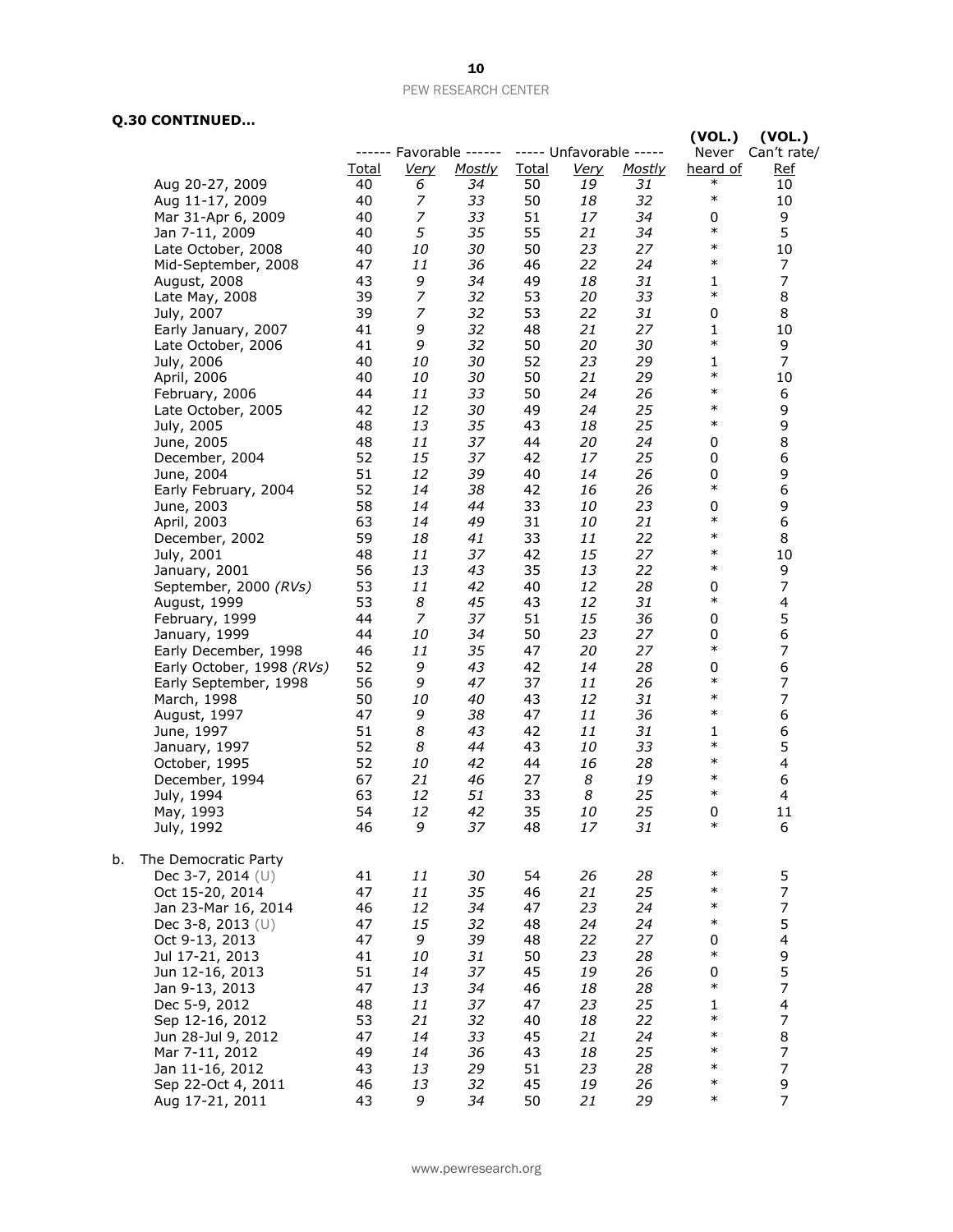### **Q.30 CONTINUED…**

c.

| .                         |       |                          |                         |              |                         |               | (VOL.)             | (VOL.)                   |
|---------------------------|-------|--------------------------|-------------------------|--------------|-------------------------|---------------|--------------------|--------------------------|
|                           |       |                          | ------ Favorable ------ |              | ----- Unfavorable ----- |               | Never              | Can't rate/              |
|                           | Total | <u>Very</u>              | <b>Mostly</b>           | <b>Total</b> | Very                    | <b>Mostly</b> | heard of<br>$\ast$ | <u>Ref</u>               |
| Feb 22-Mar 1, 2011        | 48    | 14                       | 34                      | 45           | 18                      | 27            | $\ast$             | 6                        |
| Feb 2-7, 2011             | 47    | 13                       | 35                      | 46           | 17                      | 29            |                    | 6                        |
| Aug 25-Sep 6, 2010        | 50    | 13                       | 36                      | 44           | 20                      | 24            | $\ast$<br>$\ast$   | 7                        |
| July 1-5, 2010            | 44    | 12                       | 31                      | 45           | 22                      | 23            |                    | 11                       |
| April 1-5, 2010           | 38    | 9                        | 29                      | 52           | 27                      | 25            | $\ast$             | 9                        |
| Mar 18-21, 2010           | 40    | 8                        | 32                      | 49           | 25                      | 24            | $\ast$             | 11                       |
| Feb 3-9, 2010             | 48    | 9                        | 39                      | 44           | 17                      | 27            | $\ast$             | 8                        |
| Aug 20-27, 2009           | 48    | 11                       | 37                      | 43           | 19                      | 24            | $\ast$             | 10                       |
| Aug 11-17, 2009           | 49    | 12                       | 37                      | 40           | 16                      | 25            | $\ast$             | 10                       |
| Mar 31-Apr 6, 2009        | 59    | 15                       | 44                      | 34           | 13                      | 21            | $\ast$             | 7                        |
| Jan 7-11, 2009            | 62    | 19                       | 43                      | 32           | 12                      | 20            | $\ast$             | 6                        |
| Late October, 2008        | 57    | 19                       | 38                      | 33           | 15                      | 18            | $\ast$             | 10                       |
| Mid-September, 2008       | 55    | 18                       | 37                      | 39           | 14                      | 25            | $\ast$             | 6                        |
| August, 2008              | 57    | 16                       | 41                      | 37           | 13                      | 24            | $\ast$             | 6                        |
| Late May, 2008            | 57    | 14                       | 43                      | 37           | 14                      | 23            | $\ast$             | 6                        |
| July, 2007                | 51    | 13                       | 38                      | 41           | 14                      | 27            | 0                  | 8                        |
| Early January, 2007       | 54    | 15                       | 39                      | 35           | 12                      | 23            | $\ast$             | 11                       |
| Late October, 2006        | 53    | 13                       | 40                      | 36           | 11                      | 25            | $\ast$             | 11                       |
| July, 2006                | 47    | 13                       | 34                      | 44           | 13                      | 31            | 2                  | 7                        |
| April, 2006               | 47    | 12                       | 35                      | 42           | 14                      | 28            | $\ast$             | 11                       |
| February, 2006            | 48    | 14                       | 34                      | 44           | 17                      | 27            | 0                  | 8                        |
| Late October, 2005        | 49    | 14                       | 35                      | 41           | 15                      | 26            | $\ast$             | 10                       |
| July, 2005                | 50    | 15                       | 35                      | 41           | 14                      | 27            | $\ast$             | 9                        |
| June, 2005                | 52    | 12                       | 40                      | 39           | 13                      | 26            | $\ast$             | 9                        |
| December, 2004            | 53    | 13                       | 40                      | 41           | 14                      | 27            | $\ast$             | 6                        |
| June, 2004                | 54    | 12                       | 42                      | 36           | 11                      | 25            | 0                  | 10                       |
| Early February, 2004      | 58    | 14                       | 44                      | 37           | 9                       | 28            | $\ast$             | 5                        |
| June, 2003                | 54    | 11                       | 43                      | 38           | 10                      | 28            | 0                  | 8                        |
| April, 2003               | 57    | 13                       | 44                      | 36           | 11                      | 25            | $\ast$             | $\overline{7}$           |
| December, 2002            | 54    | 15                       | 39                      | 37           | 10                      | 27            | $\ast$             | 9                        |
| July, 2001                | 58    | 18                       | 40                      | 34           | 10                      | 24            | $\ast$             | 8                        |
| January, 2001             | 60    | 18                       | 42                      | 30           | 9                       | 21            | 1                  | 9                        |
| September, 2000 (RVs)     | 60    | 16                       | 44                      | 35           | 12                      | 23            | $\ast$             | 5                        |
| August, 1999              | 59    | 14                       | 45                      | 37           | 9                       | 28            | $\ast$             | 4                        |
| February, 1999            | 58    | 11                       | 47                      | 37           | 11                      | 26            | 0                  | 5                        |
| January, 1999             | 55    | 14                       | 41                      | 38           | 12                      | 26            | 0                  | $\boldsymbol{7}$         |
| Early December, 1998      | 59    | 18                       | 41                      | 34           | 10                      | 24            | 0                  | $\overline{7}$           |
| Early October, 1998 (RVs) | 56    | 11                       | 45                      | 38           | 9                       | 29            | $\ast$             | 6                        |
| Early September, 1998     | 60    | 13                       | 47                      | 33           | 8                       | 25            | $\ast$             | $\overline{7}$           |
| March, 1998               | 58    | 15                       | 43                      | 36           | 10                      | 26            | $\ast$             | 6                        |
| August, 1997              | 52    | 11                       | 41                      | 42           | 10                      | 32            | 0                  | 6                        |
| June, 1997                | 61    | 10                       | 51                      | 33           | 8                       | 25            | $\ast$             | 6                        |
| January, 1997             | 60    | 13                       | 47                      | 35           | $\overline{z}$          | 28            | $\ast$             | 5                        |
| October, 1995             | 49    | 9                        | 40                      | 48           | 11                      | 37            | 0                  | 3                        |
| December, 1994            | 50    | 13                       | 37                      | 44           | 13                      | 31            | $\ast$             | 6                        |
| July, 1994                | 62    | 13                       | 49                      | 34           | 7                       | 27            | $\ast$             | 4                        |
| May, 1993                 | 57    | 14                       | 43                      | 34           | 9                       | 25            | 0                  | 9                        |
| July, 1992                | 61    | 17                       | 44                      | 33           | 9                       | 24            | $\ast$             | 6                        |
| Congress                  |       |                          |                         |              |                         |               |                    |                          |
| Dec 3-7, 2014 (U)         | 22    | 4                        | 18                      | 71           | 34                      | 37            | $\ast$             | 7                        |
| Jul 8-14, 2014            | 28    | 5                        | 23                      | 69           | 28                      | 41            | $\ast$             | $\overline{\mathcal{A}}$ |
| Feb 12-Feb 26, 2014       | 23    | 5                        | 18                      | 72           | 35                      | 37            | $\ast$             | 5                        |
| Dec 3-8, 2013 $(U)$       | 27    | 6                        | 21                      | 67           | 32                      | 35            | $\ast$             | 6                        |
| Oct 9-13, 2013            | 23    | 4                        | 19                      | 73           | 32                      | 42            | 0                  | 4                        |
| Jul 17-21, 2013           | 21    | 3                        | 18                      | 70           | 33                      | 37            | $\ast$             | 9                        |
| Jan 9-13, 2013            | 23    | $\overline{\mathcal{A}}$ | 19                      | 68           | 32                      | 36            | $\ast$             | 9                        |
| Dec 5-9, 2012             | 27    | 4                        | 22                      | 67           | 24                      | 43            | 1                  | 6                        |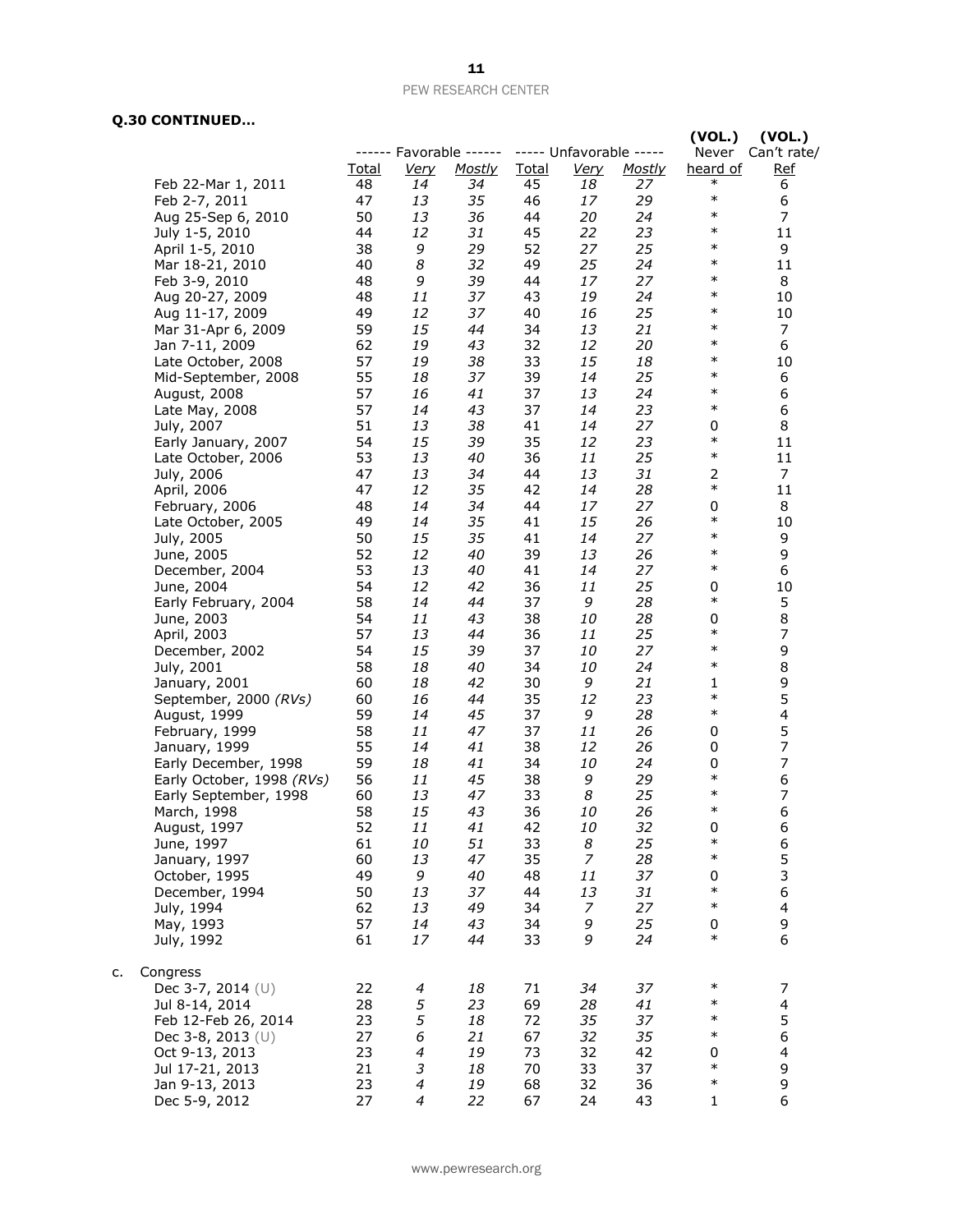### **Q.30 CONTINUED…**

|                           |              |                |                         |              |                         |               | (VOL.)       | (VOL.)                  |
|---------------------------|--------------|----------------|-------------------------|--------------|-------------------------|---------------|--------------|-------------------------|
|                           |              |                | ------ Favorable ------ |              | ----- Unfavorable ----- |               | Never        | Can't rate/             |
|                           | <u>Total</u> | <u>Very</u>    | <b>Mostly</b>           | <b>Total</b> | <u>Very</u>             | <u>Mostly</u> | heard of     | <b>Ref</b>              |
| Jun 28-Jul 9, 2012        | 27           | 5              | 22                      | 65           | 30                      | 35            | $\ast$       | 8                       |
| Jan 11-16, 2012           | 23           | 5              | 18                      | 69           | 33                      | 36            | $\ast$       | 8                       |
| Aug 17-21, 2011           | 25           | 4              | 21                      | 70           | 30                      | 40            | 4            | 6                       |
| Feb 22-Mar 1, 2011        | 34           | 4              | 30                      | 57           | 21                      | 36            | 1            | 8                       |
| July 1-5, 2010            | 33           | 6              | 27                      | 56           | 23                      | 33            | $\ast$       | 11                      |
| April 1-5, 2010           | 25           | 3              | 22                      | 65           | 30                      | 36            | $\ast$       | 9                       |
| Mar 18-21, 2010           | 26           | 3              | 23                      | 62           | 23                      | 39            | $\ast$       | 12                      |
| Feb 3-9, 2010             | 41           | 3              | 38                      | 50           | 17                      | 34            | 0            | 9                       |
| Aug 20-27, 2009           | 37           | 4              | 33                      | 52           | 20                      | 32            | $\ast$       | 11                      |
| Mar 31-Apr 6, 2009        | 50           | 10             | 40                      | 43           | 15                      | 28            | $\ast$       | 7                       |
| Jan 7-11, 2009            | 40           | 5              | 35                      | 52           | 20                      | 32            | $\ast$       | 8                       |
| Late May, 2008            | 41           | 6              | 35                      | 51           | 17                      | 34            | 0            | 8                       |
| July, 2007                | 41           | 6              | 35                      | 51           | 16                      | 35            | 0            | 8                       |
| Early January, 2007       | 53           | 11             | 42                      | 38           | 9                       | 29            | $\mathbf{1}$ | 8                       |
| Late October, 2006        | 41           | 5              | 36                      | 46           | 15                      | 31            | $\ast$       | 13                      |
| February, 2006            | 44           | 6              | 38                      | 47           | 14                      | 33            | 0            | 9                       |
| Late October, 2005        | 45           | 7              | 38                      | 45           | 13                      | 32            | $\ast$       | 10                      |
| July, 2005                | 49           | 6              | 43                      | 40           | 11                      | 29            | $\ast$       | 11                      |
| June, 2005                | 49           | 6              | 43                      | 40           | 10                      | 30            | $\ast$       | 11                      |
| June, 2004                | 56           | 7              | 49                      | 33           | 7                       | 26            | $\ast$       | 11                      |
| July, 2001                | 57           | 7              | 50                      | 32           | 8                       | 24            | $\ast$       | 11                      |
| March, 2001               | 56           | 6              | 50                      | 36           | 10                      | 26            | 1            | $\overline{7}$          |
| January, 2001             | 64           | 10             | 54                      | 23           | 5                       | 18            | 1            | 12                      |
| September, 2000 (RVs)     | 61           | 8              | 53                      | 32           | 5                       | 27            | $\ast$       | 7                       |
| August, 1999              | 63           | 8              | 55                      | 34           | $\overline{z}$          | 27            | $\ast$       | 3                       |
| June, 1999                | 56           | 9              | 47                      | 39           | 9                       | 30            | $\ast$       | 5                       |
| February, 1999            | 52           | 4              | 48                      | 44           | 8                       | 36            | 0            | 4                       |
| January, 1999             | 48           | 7              | 41                      | 45           | 15                      | 30            | 0            | 7                       |
| Early December, 1998      | 52           | 11             | 41                      | 41           | 12                      | 29            | 0            | 7                       |
| Early October, 1998 (RVs) | 62           | 7              | 55                      | 33           | 8                       | 25            | 0            | 5                       |
| Early September, 1998     | 66           | 7              | 59                      | 27           | 5                       | 22            | 0            | 7                       |
| October, 1997             | 53           | 5              | 48                      | 44           | 11                      | 33            | 0            | 3                       |
| August, 1997              | 50           | 6              | 44                      | 44           | 11                      | 33            | 0            | 6                       |
| June, 1997                | 52           | 4              | 48                      | 42           | 8                       | 34            | 0            | 6                       |
| May, 1997                 | 49           | 5              | 44                      | 42           | 10                      | 32            | $\ast$       | 9                       |
| February, 1997            | 52           | 6              | 46                      | 40           | 9                       | 31            | $\ast$       | 8                       |
| January, 1997             | 56           | 6              | 50                      | 40           | 8                       | 32            | $\ast$       | 4                       |
| June, 1996                | 45           | 6              | 39                      | 50           | 12                      | 38            | $\ast$       | 5                       |
| April, 1996               | 45           | 6              | 39                      | 50           | 13                      | 37            | 0            | 5                       |
| January, 1996             | 42           | $\overline{4}$ | 38                      | 54           | 16                      | 38            | $\ast$       | $\overline{4}$          |
| October, 1995             | 42           | 4              | 38                      | 55           | 13                      | 42            | 0            | 3                       |
| August, 1995              | 45           | 5              | 40                      | 47           | 13                      | 34            | $\ast$       | $\boldsymbol{7}$        |
| June, 1995                | 53           | 8              | 45                      | 42           | 11                      | 31            | $\ast$       | 5                       |
| February, 1995            | 54           | 10             | 44                      | 37           | 10                      | 27            | 0            | 9                       |
| July, 1994                | 53           | 7              | 46                      | 43           | 9                       | 34            | $\ast$       | $\overline{\mathbf{4}}$ |
| May, 1993                 | 43           | 8              | 35                      | 48           | 13                      | 35            | 0            | 9                       |
| November, 1991            | 51           | $\overline{7}$ | 44                      | 43           | 9                       | 34            | 0            | 6                       |
| March, 1991               | 66           | 16             | 50                      | 26           | $\boldsymbol{7}$        | 19            | 0            | 8                       |
| May, 1990                 | 59           | 6              | 53                      | 34           | 9                       | 25            | $\mathbf{1}$ | 6                       |
| May, 1988                 | 64           | 8              | 56                      | 28           | 5                       | 23            | 0            | 8                       |
| January, 1988             | 64           | 6              | 58                      | 29           | 4                       | 25            | 0            | $\overline{7}$          |
| May, 1987                 | 74           | 10             | 64                      | 20           | $\overline{4}$          | 16            | $\ast$       | 6                       |
| January, 1987             | 59           | 7              | 52                      | 31           | 8                       | 23            | 0            | 10                      |
| July, 1985                | 67           | 9              | 58                      | 26           | 5                       | 21            | $\ast$       | $\overline{7}$          |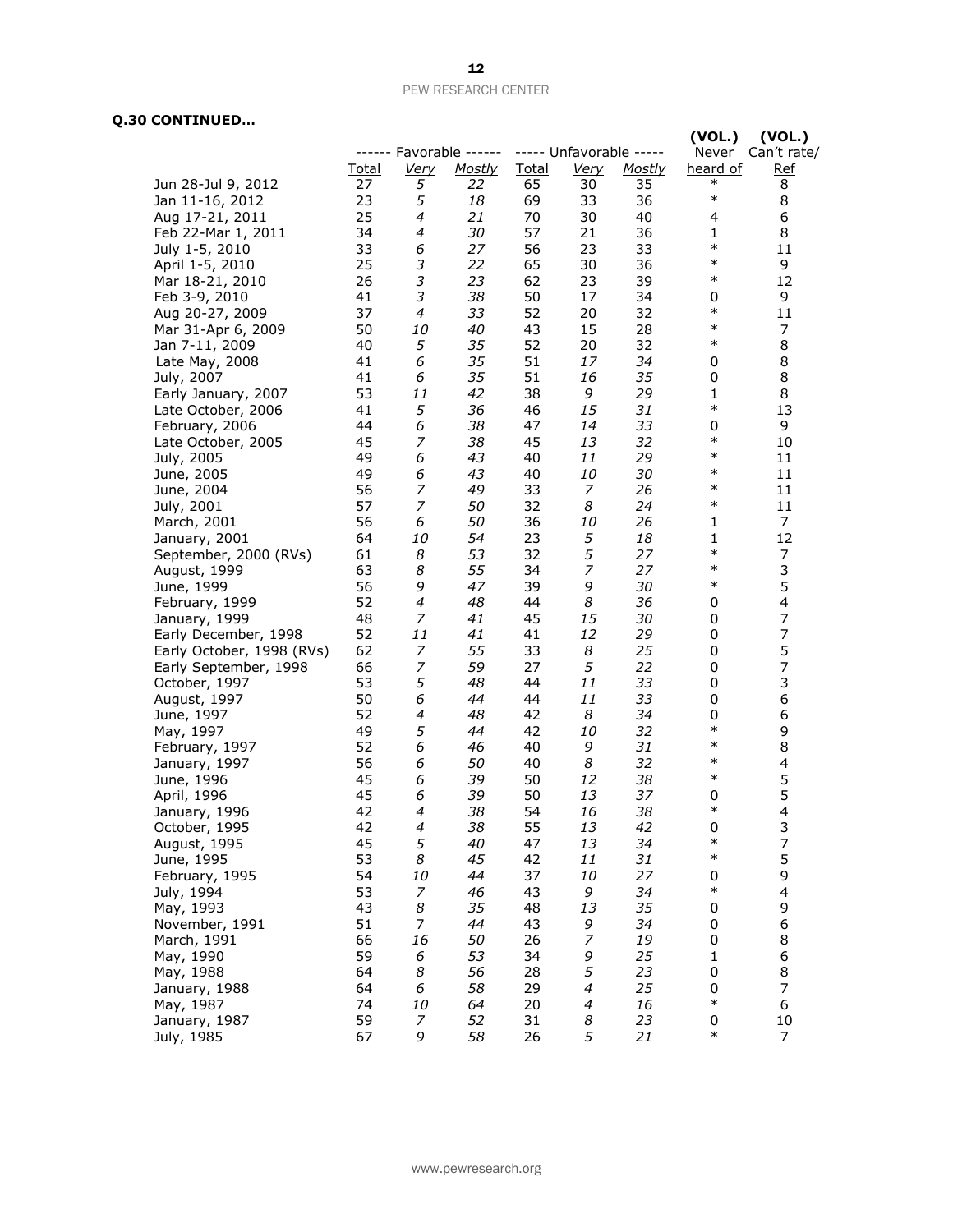# **ASK ALL:**<br>Q.31 Ar

Q.31 And is your overall opinion of **[INSERT NAME; RANDOMIZE ITEMS]** very favorable, mostly favorable, mostly UNfavorable, or very unfavorable? How about **[NEXT NAME]? [IF NECESSARY:**  Just in general, is your overall opinion of **[NAME]** very favorable, mostly favorable, mostly UNfavorable, or very unfavorable?**] [INTERVIEWERS: PROBE TO DISTINGUISH BETWEEN** 

|    |                      |              |                | -------Favorable------- |              |             | ------Unfavorable------ | (VOL.)<br>Never | (VOL.)<br>Can't         |
|----|----------------------|--------------|----------------|-------------------------|--------------|-------------|-------------------------|-----------------|-------------------------|
|    |                      | <u>Total</u> | <b>Very</b>    | <b>Mostly</b>           | <u>Total</u> | <u>Verv</u> | <u>Mostly</u>           | heard of        | rate/Ref                |
| a. | Barack Obama         |              |                |                         |              |             |                         |                 |                         |
|    | Dec 3-7, 2014        | 48           | 19             | 29                      | 49           | 28          | 20                      | $\pmb{0}$       | 3                       |
|    | Jul 8-14, 2014       | 50           | 19             | 32                      | 48           | 30          | 18                      | 0               | $\overline{2}$          |
|    | Jan 15-19, 2014      | 51           | 19             | 32                      | 45           | 24          | 22                      | $\ast$          | $\overline{\mathbf{4}}$ |
|    | Oct 9-13, 2013       | 47           | 17             | 31                      | 50           | 32          | 18                      | $\ast$          | 3                       |
|    | Jan 9-13, 2013       | 59           | 28             | 31                      | 38           | 20          | 18                      | $\ast$          | 3                       |
|    | Dec 5-9, 2012        | 59           | 26             | 33                      | 40           | 24          | 16                      | $\ast$          | $\overline{c}$          |
|    | Oct 4-7, 2012        | 50           | 24             | 26                      | 45           | 26          | 19                      | $\ast$          | 5                       |
|    | Sep 12-16, 2012      | 57           | 27             | 30                      | 40           | 23          | 17                      | $\ast$          | $\overline{4}$          |
|    | Jul 16-26, 2012      | 51           | 24             | 26                      | 42           | 27          | 15                      | $\pmb{0}$       | 8                       |
|    | Jun 7-17, 2012       | 53           | 20             | 33                      | 44           | 22          | 21                      | 0               | 4                       |
|    | Mar 7-11, 2012       | 56           | 24             | 32                      | 41           | 25          | 16                      | $\ast$          | 3                       |
|    | Feb 8-12, 2012       | 54           | 22             | 32                      | 42           | 26          | 16                      | $\ast$          | 5                       |
|    | Jan 11-16, 2012      | 51           | 23             | 28                      | 45           | 24          | 21                      | 0               | $\overline{\mathbf{4}}$ |
|    | Nov 9-14, 2011       | 52           | 21             | 31                      | 45           | 24          | 21                      | $\ast$          | 3                       |
|    | Mar 8-14, 2011       | 58           | 22             | 36                      | 39           | 20          | 19                      | $\ast$          | 3                       |
|    | Dec 2-5, 2010        | 54           | 26             | 29                      | 43           | 25          | 18                      | $\ast$          | $\mathbf 2$             |
|    | Aug 25-Sep 6, 2010   | 53           | 21             | 32                      | 43           | 23          | 20                      | $\ast$          | 5                       |
|    | Jun 10-13, 2010      | 56           | 27             | 30                      | 39           | 20          | 19                      | 0               | 4                       |
|    | Oct 28-Nov 30, 2009  | 65           | 33             | 32                      | 30           | 16          | 14                      | $\ast$          | 5                       |
|    | Jun 10-14, 2009      | 72           | 37             | 35                      | 25           | 11          | 14                      | $\ast$          | 3                       |
|    | Apr 14-21, 2009      | 73           | 38             | 35                      | 24           | 10          | 14                      | $\ast$          | 3                       |
|    | Jan 7-11, 2009       | 79           | 40             | 39                      | 15           | 4           | 11                      | 0               | 6                       |
|    | Mid-October, 2008    | 66           | 33             | 33                      | 28           | 13          | 15                      | $\ast$          | 6                       |
|    | Late September, 2008 | 65           | 33             | 32                      | 30           | 11          | 19                      | $\ast$          | 5                       |
|    | Mid-September, 2008  | 62           | 28             | 34                      | 34           | 15          | 19                      | $\ast$          | $\overline{\mathbf{4}}$ |
|    | Late May, 2008       | 51           | 23             | 28                      | 40           | 21          | 19                      | $\ast$          | 9                       |
|    | April, 2008          | 52           | 21             | 31                      | 42           | 21          | 21                      | $\ast$          | 6                       |
|    | March, 2008          | 56           | 21             | 35                      | 34           | 18          | 16                      | 1               | 9                       |
|    | Late February, 2008  | 57           | 24             | 33                      | 34           | 16          | 18                      | 1               | 8                       |
|    | Early February, 2008 | 58           | 19             | 39                      | 30           | 13          | 17                      | $\overline{2}$  | 10                      |
|    | January, 2008        | 56           | 20             | 36                      | 33           | 13          | 20                      | 3               | 8                       |
|    | Late December, 2007  | 54           | 16             | 38                      | 30           | 12          | 18                      | 5               | 11                      |
|    | August, 2007         | 48           | 14             | 34                      | 26           | 10          | 16                      | 13              | 13                      |
| b. | John Boehner         |              |                |                         |              |             |                         |                 |                         |
|    | Dec 3-7, 2014        | 24           | 5              | 19                      | 46           | 20          | 25                      | 18              | 13                      |
|    | Oct 9-13, 2013       | 27           | 4              | 23                      | 50           | 23          | 27                      | 13              | 11                      |
|    | Jan 9-13, 2013       | 26           | 6              | 21                      | 40           | 17          | 23                      | 20              | 14                      |
|    | Dec 5-9, 2012        | 28           | 5              | 23                      | 40           | 17          | 23                      | 22              | 11                      |
|    | Jan 11-16, 2012      | 21           | 5              | 16                      | 40           | 16          | 24                      | 22              | 17                      |
|    | Mar 8-14, 2011       | 26           | $\overline{z}$ | 19                      | 27           | 11          | 16                      | 32              | 16                      |
|    | Dec 2-5, 2010        | 28           | 8              | 20                      | 25           | 12          | 14                      | 34              | 12                      |
|    | Jun 10-13, 2010      | 12           | 3              | 9                       | 22           | 8           | 15                      | 54              | 12                      |
|    | Rep/Lean only:       |              |                |                         |              |             |                         |                 |                         |
|    | Jul 17-21, 2013      | 43           | 9              | 34                      | 28           | 9           | 19                      | 15              | 14                      |
|    |                      |              |                |                         |              |             |                         |                 |                         |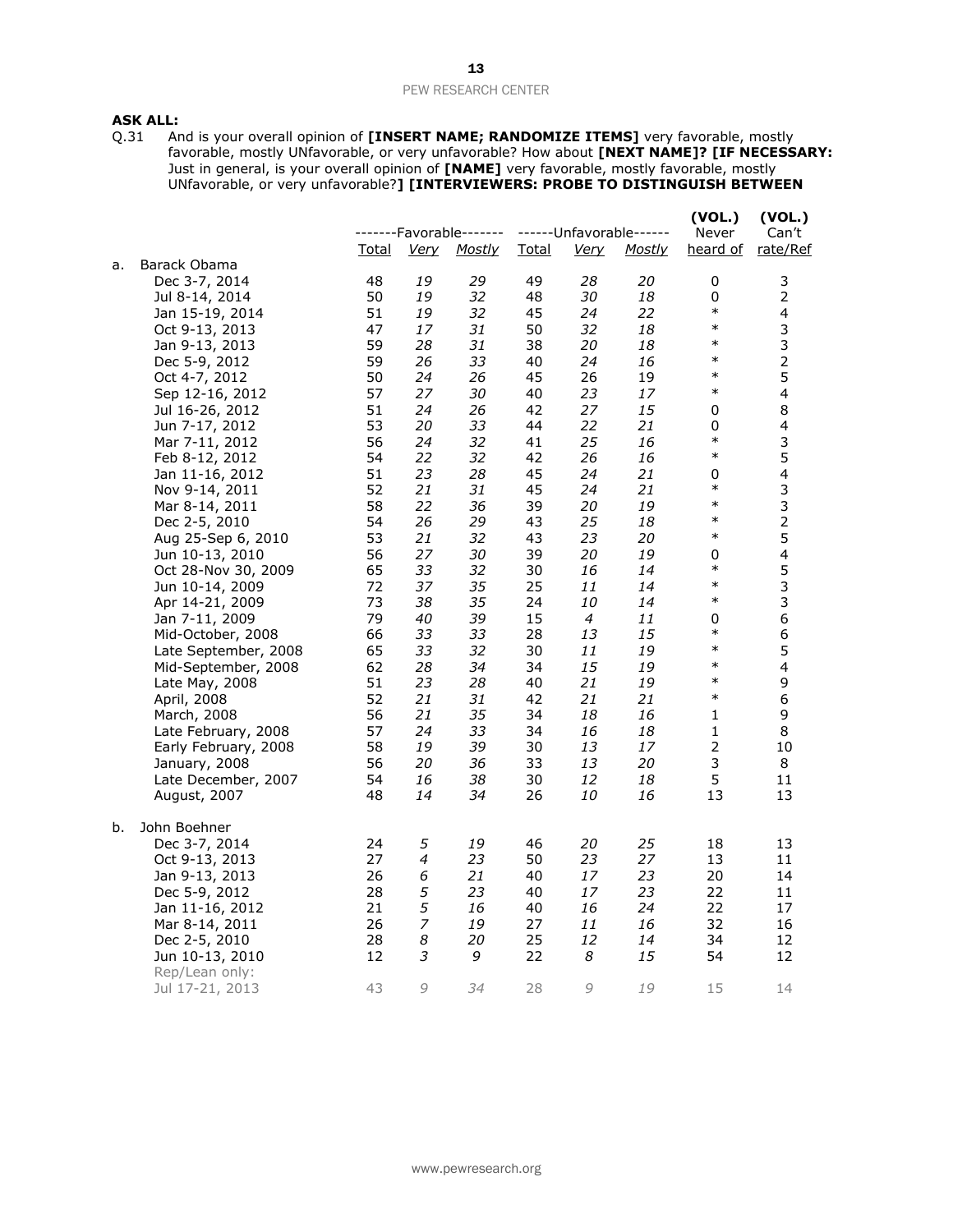### **Q.31 CONTINUED...**

|    | $\sim$                            |              |                  |                         |              |                     |                         | (VOL.)                         | (VOL.)         |
|----|-----------------------------------|--------------|------------------|-------------------------|--------------|---------------------|-------------------------|--------------------------------|----------------|
|    |                                   |              |                  | -------Favorable------- |              |                     | ------Unfavorable------ | Never                          | Can't          |
| c. | Nancy Pelosi                      | <u>Total</u> | <b>Very</b>      | <b>Mostly</b>           | <b>Total</b> | <u>Very</u>         | <u>Mostly</u>           | heard of                       | rate/Ref       |
|    | Dec 3-7, 2014                     | 27           | 6                | 20                      | 47           | 29                  | 18                      | 15                             | 11             |
|    | Oct 9-13, 2013                    | 34           | 7                | 28                      | 49           | 29                  | 20                      | 9                              | 8              |
|    | Dec 2-5, 2010                     | 29           | 10               | 20                      | 55           | 35                  | 19                      | 9                              | 6              |
|    | Jun 10-13, 2010                   | 27           | 5                | 22                      | 50           | 28                  | 23                      | 14                             | 8              |
|    | Jun 10-14, 2009                   | 35           | 8                | 28                      | 41           | 25                  | 16                      | 15                             | 8              |
|    | December, 2007                    | 25           | 6                | 19                      | 38           | 19                  | 19                      | 20                             | 17             |
|    | December, 2006                    | 32           | 9                | 23                      | 27           | 13                  | 14                      | 26                             | 15             |
| d. | Mitch McConnell                   |              |                  |                         |              |                     |                         |                                |                |
|    | Dec 3-7, 2014                     | 21           | 5                | 16                      | 37           | 15                  | 22                      | 24                             | 18             |
|    | Oct 9-13, 2013                    | 23           | $\overline{c}$   | 20                      | 37           | 14                  | 23                      | 23                             | 17             |
|    | Jan 9-13, 2013                    | 21           | $\boldsymbol{2}$ | 18                      | 28           | 11                  | 17                      | 32                             | 20             |
|    | Dec 2-5, 2010                     | 22           | 5                | 18                      | 27           | 11                  | 16                      | 35                             | 15             |
|    | Rep/Lean only:                    |              |                  |                         |              |                     |                         |                                |                |
|    | Jul 17-21, 2013                   | 36           | 7                | 29                      | 24           | 5                   | 19                      | 21                             | 19             |
| e. | Harry Reid                        |              |                  |                         |              |                     |                         |                                |                |
|    | Dec 3-7, 2014<br>Oct 9-13, 2013   | 20<br>27     | 4<br>4           | 16<br>23                | 41<br>39     | 20<br>20            | 21<br>19                | 25<br>21                       | 14<br>13       |
|    | Jan 9-13, 2013                    | 21           | 5                | 16                      | 34           | 16                  | 19                      | 28                             | 17             |
|    | Dec 5-9, 2012                     | 23           | 3                | 20                      | 37           | 17                  | 20                      | 27                             | 12             |
|    | Jan 11-16, 2012                   | 18           | 4                | 15                      | 38           | 20                  | 18                      | 28                             | 16             |
|    | Dec 2-5, 2010                     | 23           | 5                | 18                      | 39           | 21                  | 18                      | 26                             | 12             |
|    | December, 2006                    | 17           | 3                | 14                      | 20           | 7                   | 13                      | 45                             | 18             |
| f. | Michelle Obama                    |              |                  |                         |              |                     |                         |                                |                |
|    | Dec 3-7, 2014                     | 61           | 28               | 32                      | 31           | 15                  | 15                      | $\ast$                         | 8              |
|    | Jul 8-14, 2014                    | 62           | 29               | 33                      | 30           | 14                  | 16                      | $\ast$                         | 8              |
|    | Jan 15-19, 2014                   | 68           | 29               | 39                      | 24           | 11                  | 13                      | 1                              | $\overline{7}$ |
|    | Jan 9-13, 2013                    | 67           | 37               | 30                      | 22           | 11                  | 11                      | 1                              | 11             |
|    | Sep 12-16, 2012                   | 67           | 39               | 28                      | 22           | 11                  | 11                      | $\ast$                         | 10             |
|    | Jun 7-17, 2012                    | 68           | 33               | 35                      | 21           | 11                  | 10                      | 1                              | 10             |
|    | Jan 11-16, 2012                   | 66           | 33               | 34                      | 21           | 10                  | 12                      | $\ast$                         | 12             |
|    | Mar 8-14, 2011                    | 69           | 30               | 39                      | 21           | 9                   | 12                      | 1                              | 9              |
|    | Dec 2-5, 2010                     | 62           | 30               | 31                      | 27           | 15                  | 12                      | $\mathbf{1}$                   | 10             |
|    | Jun 10-13, 2010                   | 69           | 31               | 38                      | 22           | 9                   | 12                      | 1                              | 9              |
|    | Oct 28-Nov 30, 2009               | 71           | 33               | 38                      | 16           | 8                   | 8                       | $\mathbf{1}$                   | 11             |
|    | Jun 10-14, 2009                   | 76           | 36               | 39<br>40                | 14           | 5<br>$\overline{4}$ | 9<br>9                  | $\mathbf{1}$                   | 9              |
|    | Apr 14-21, 2009<br>Jan 7-11, 2009 | 76<br>68     | 36<br>28         | 40                      | 13<br>15     | 4                   | 11                      | $\mathbf{1}$<br>$\overline{2}$ | 10<br>15       |
|    | Mid-September, 2008               | 56           | 23               | 33                      | 25           | 11                  | 14                      | $\mathbf 2$                    | 17             |
|    | Late May, 2008                    | 43           | 14               | 29                      | 21           | 8                   | 13                      | 4                              | 32             |
|    |                                   |              |                  |                         |              |                     |                         |                                |                |

## **NO QUESTIONS 32-35**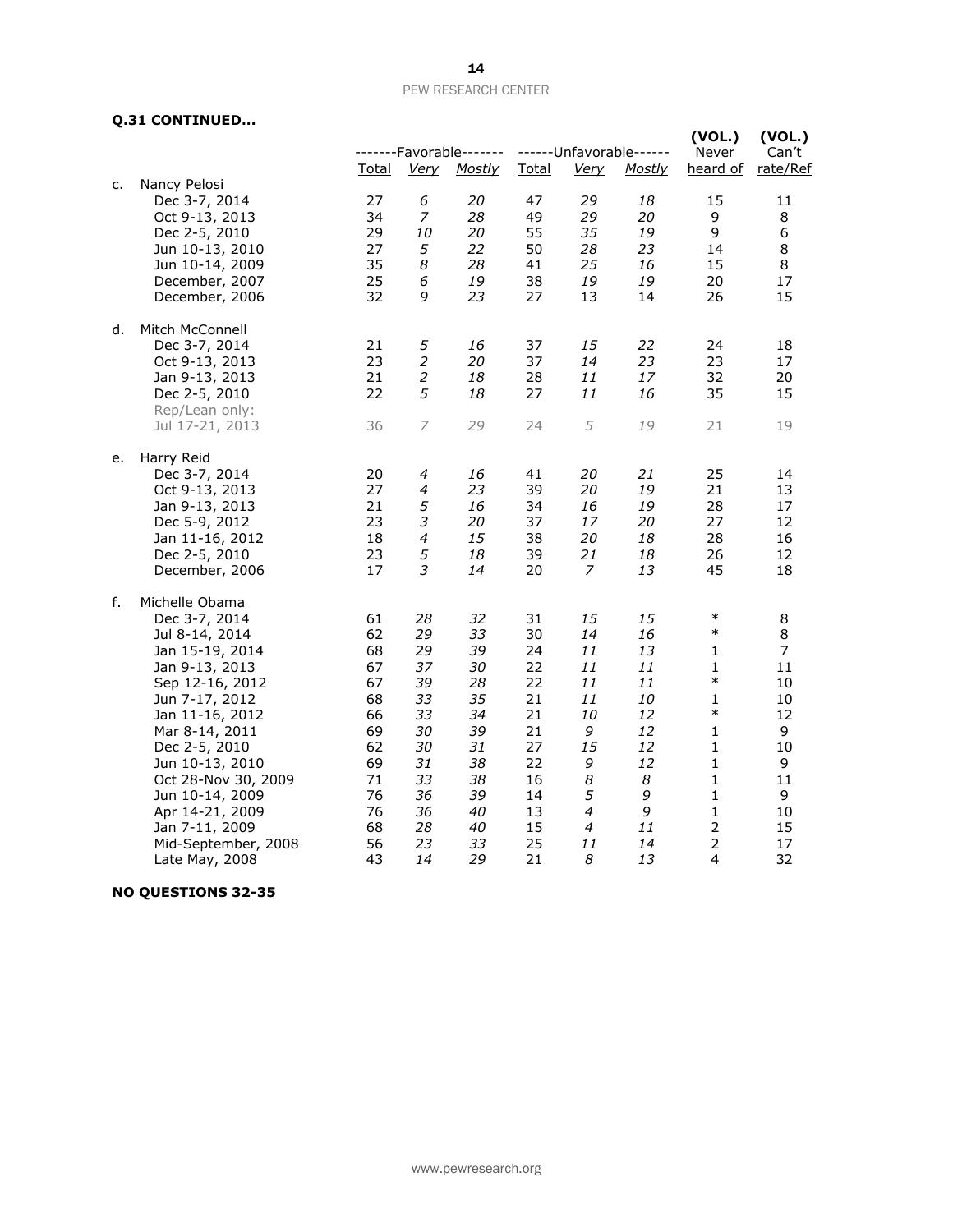### **RANDOMIZE Q.36 AND Q.37**

**ASK ALL:**<br>Q.36 Ho How much do you think Barack Obama will cooperate with the Republican leaders in Congress over the next two years – a great deal, a fair amount, not much, or not at all?

(U)

Dec 3-7

2014

- 11 A great deal
- 33 A fair amount<br>33 Not much
- Not much
- 21 Not at all
- 2 Don't know/Refused **(VOL.)**

### **TREND FOR COMPARISON:**

*How much do you think George W. Bush will cooperate with the Democratic leaders in Congress over the next two years--a great deal, a fair amount, not much, or not at all?*

*Gallup/USA Today*

- Nov 2006
	- 6 A great deal
	- 46 Fair amount
	- 37 Not much
	- 10 Not at all
	- 1 Don't know/Refused **(VOL.)**

## **RANDOMIZE Q.36 AND Q.37**

**ASK ALL:**

Q.37 How much do you think Republican leaders in Congress will cooperate with Barack Obama over the next two years – a great deal, a fair amount, not much, or not at all?

(U)

Dec 3-7

 $\frac{2014}{5}$ 

- A great deal
- 23 A fair amount
- 43 Not much
- 27 Not at all
- 2 Don't know/Refused **(VOL.)**

#### **TREND FOR COMPARISON:**

*How much do you think the Democrats in Congress will cooperate with George W. Bush over the next two years--a great deal, a fair amount, not much, or not at all?*

*Gallup/USA Today*

Nov 2006

- 4 A great deal<br>44 Fair amount
- Fair amount
- 41 Not much
- 10 Not at all
- 1 Don't know/Refused **(VOL.)**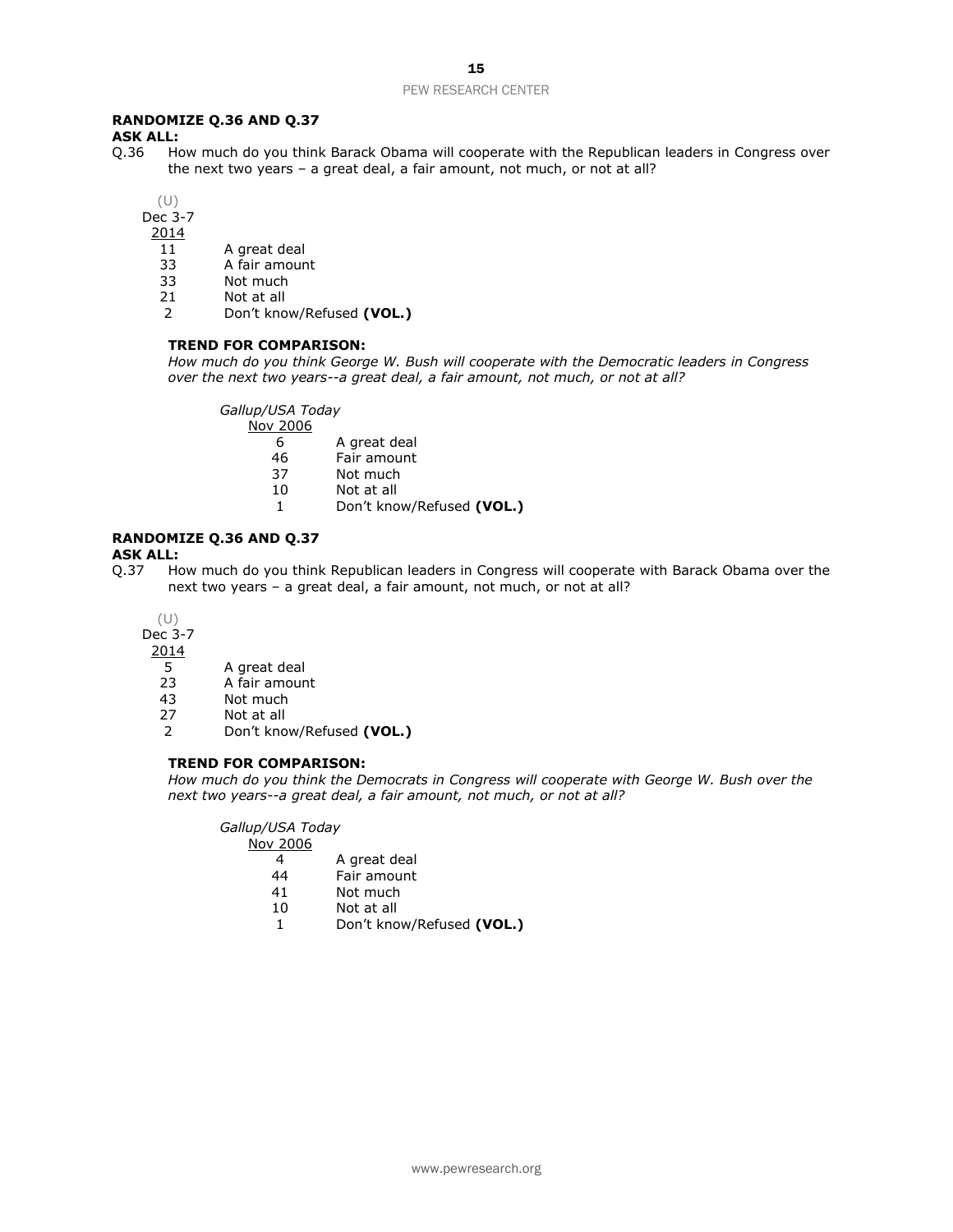## **ASK ALL:**<br>0.38 If

If Republicans and Democrats in Washington don't work together to address major issues over the next two years, how much, if at all, do you think it would hurt **[INSERT ITEM a; READ RESPONSE OPTIONS IN ORDER]**? And how much do you think it would hurt **[INSERT ITEM b]**? **[IF NECESSARY:** If Republicans and Democrats in Washington don't work together to address major issues over the next two years, would it hurt you personally a lot, some, not much, or not at all?**]** 

|    |                                                                | A lot | Some | <b>Not</b><br>much | Not<br>at all | (VOL.)<br>Depends/<br>Will help | (VOL.)<br><u>DK/</u><br><b>Ref</b> |
|----|----------------------------------------------------------------|-------|------|--------------------|---------------|---------------------------------|------------------------------------|
| a. | The way things are going in the country<br>Dec 3-7, 2014 $(U)$ |       | 16   | 9                  |               | $\ast$                          |                                    |
| b. | You personally<br>Dec 3-7, 2014 $(U)$                          | 45    | 28   |                    | 8             | ∗                               |                                    |

#### **NO QUESTIONS 39, 41-44, 47-52, 56-60, 62-65, 67-69, 71-73, 79-84**

### **QUESTIONS 40, 45-46, 61, 66-66a, 70, 85-89 HELD FOR FUTURE RELEASE**

### **QUESTIONS 53-55, 74-78 PREVIOUSLY RELEASED**

### **ASK ALL:**

PARTY In politics TODAY, do you consider yourself a Republican, Democrat, or independent? **ASK IF INDEP/NO PREF/OTHER/DK/REF (PARTY=3,4,5,9):**

PARTYLN As of today do you lean more to the Republican Party or more to the Democratic Party?

|                      |            |          |                        | (VOL.)         | (VOL.)       |                |      |      |
|----------------------|------------|----------|------------------------|----------------|--------------|----------------|------|------|
|                      |            |          |                        | No             | Other        | (VOL.)         | Lean | Lean |
|                      | Republican | Democrat | Independent preference |                | party        | DK/Ref         | Rep  | Dem  |
| Dec 3-7, 2014        | 24         | 31       | 39                     | 3              | 1            | 2              | 17   | 17   |
| Nov 6-9, 2014        | 27         | 32       | 36                     | 2              | $\ast$       | $\mathbf{1}$   | 15   | 16   |
| Oct 15-20, 2014      | 24         | 33       | 38                     | $\overline{4}$ | $\ast$       | 1              | 13   | 17   |
| Sep 2-9, 2014        | 24         | 33       | 38                     | 3              | 1            | 2              | 15   | 15   |
| Aug 20-24, 2014      | 24         | 31       | 37                     | 4              | $\mathbf{1}$ | $\overline{4}$ | 15   | 16   |
| Jul 8-14, 2014       | 25         | 34       | 37                     | $\overline{2}$ | $\mathbf{1}$ | $\mathbf{1}$   | 16   | 15   |
| Apr 23-27, 2014      | 24         | 30       | 41                     | $\overline{2}$ | $\mathbf{1}$ | $\overline{2}$ | 18   | 17   |
| Jan 23-Mar 16, 2014  | 22         | 31       | 41                     | 3              | $\mathbf{1}$ | $\overline{2}$ | 17   | 17   |
| Feb 14-23, 2014      | 22         | 32       | 39                     | $\overline{4}$ | 1            | $\overline{2}$ | 14   | 17   |
| Jan 15-19, 2014      | 21         | 31       | 41                     | $\frac{3}{3}$  | $\mathbf{1}$ | $\overline{2}$ | 18   | 16   |
| Dec 3-8, 2013        | 24         | 34       | 37                     |                | $\ast$       | $\overline{2}$ | 17   | 15   |
| <b>Yearly Totals</b> |            |          |                        |                |              |                |      |      |
| 2013                 | 23.9       | 32.1     | 38.3                   | 2.9            | .5           | 2.2            | 16.0 | 16.0 |
| 2012                 | 24.7       | 32.6     | 36.4                   | 3.1            | .5           | 2.7            | 14.4 | 16.1 |
| 2011                 | 24.3       | 32.3     | 37.4                   | 3.1            | .4           | 2.5            | 15.7 | 15.6 |
| 2010                 | 25.2       | 32.7     | 35.2                   | 3.6            | .4           | 2.8            | 14.5 | 14.1 |
| 2009                 | 23.9       | 34.4     | 35.1                   | 3.4            | .4           | 2.8            | 13.1 | 15.7 |
| 2008                 | 25.7       | 36.0     | 31.5                   | 3.6            | .3           | 3.0            | 10.6 | 15.2 |
| 2007                 | 25.3       | 32.9     | 34.1                   | 4.3            | .4           | 2.9            | 10.9 | 17.0 |
| 2006                 | 27.8       | 33.1     | 30.9                   | 4.4            | .3           | 3.4            | 10.5 | 15.1 |
| 2005                 | 29.3       | 32.8     | 30.2                   | 4.5            | .3           | 2.8            | 10.3 | 14.9 |
| 2004                 | 30.0       | 33.5     | 29.5                   | 3.8            | $\cdot$      | 3.0            | 11.7 | 13.4 |
| 2003                 | 30.3       | 31.5     | 30.5                   | 4.8            | .5           | 2.5            | 12.0 | 12.6 |
| 2002                 | 30.4       | 31.4     | 29.8                   | 5.0            | .7           | 2.7            | 12.4 | 11.6 |
| 2001                 | 29.0       | 33.2     | 29.5                   | 5.2            | .6           | 2.6            | 11.9 | 11.6 |
| 2001 Post-Sept 11    | 30.9       | 31.8     | 27.9                   | 5.2            | .6           | 3.6            | 11.7 | 9,4  |
| 2001 Pre-Sept 11     | 27.3       | 34.4     | 30.9                   | 5.1            | .6           | 1.7            | 12.1 | 13.5 |
| 2000                 | 28.0       | 33.4     | 29.1                   | 5.5            | .5           | 3.6            | 11.6 | 11.7 |
| 1999                 | 26.6       | 33.5     | 33.7                   | 3.9            | .5           | 1.9            | 13.0 | 14.5 |
| 1998                 | 27.9       | 33.7     | 31.1                   | 4.6            | .4           | 2.3            | 11.6 | 13.1 |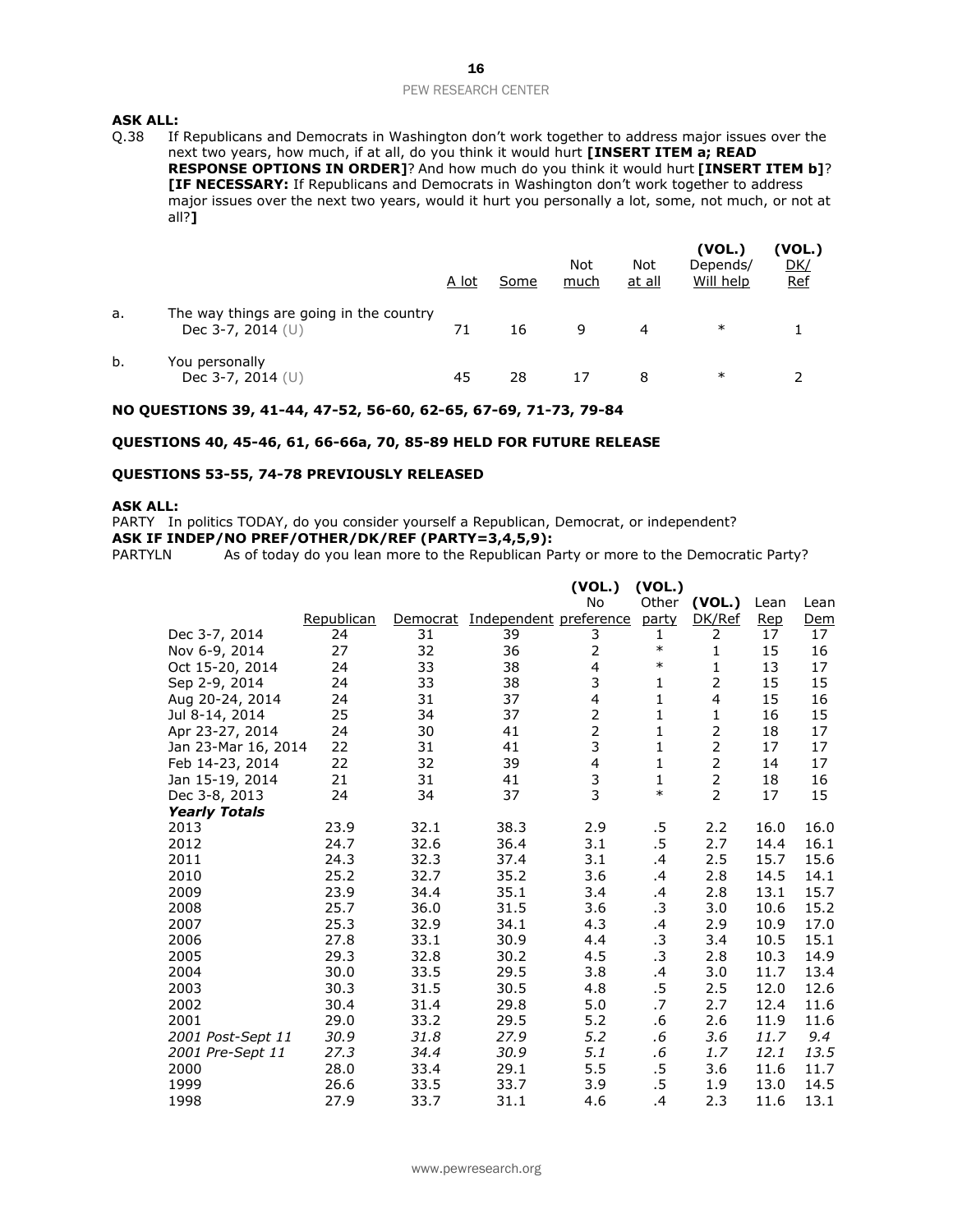### **PARTY/PARTYLN CONTINUED…**

|      |            |          |                        | (VOL.) | (VOL.)       |        |      |      |
|------|------------|----------|------------------------|--------|--------------|--------|------|------|
|      |            |          |                        | No     | Other        | (VOL.) | Lean | Lean |
|      | Republican | Democrat | Independent preference |        | <u>party</u> | DK/Ref | Rep  | Dem  |
| 1997 | 28.0       | 33.4     | 32.0                   | 4.0    | .4           | 2.3    | 12.2 | 14.1 |
| 1996 | 28.9       | 33.9     | 31.8                   | 3.0    | .4           | 2.0    | 12.1 | 14.9 |
| 1995 | 31.6       | 30.0     | 33.7                   | 2.4    | .6           | 1.3    | 15.1 | 13.5 |
| 1994 | 30.1       | 31.5     | 33.5                   | 1.3    | $- -$        | 3.6    | 13.7 | 12.2 |
| 1993 | 27.4       | 33.6     | 34.2                   | 4.4    | 1.5          | 2.9    | 11.5 | 14.9 |
| 1992 | 27.6       | 33.7     | 34.7                   | 1.5    | 0            | 2.5    | 12.6 | 16.5 |
| 1991 | 30.9       | 31.4     | 33.2                   | 0      | 1.4          | 3.0    | 14.7 | 10.8 |
| 1990 | 30.9       | 33.2     | 29.3                   | 1.2    | 1.9          | 3.4    | 12.4 | 11.3 |
| 1989 | 33         | 33       | 34                     | --     | --           | --     |      |      |
| 1987 | 26         | 35       | 39                     |        |              |        |      |      |

#### **ASK REPUBLICANS AND REPUBLICAN LEANERS ONLY (PARTY=1 OR PARTYLN=1):**

TEAPARTY3 From what you know, do you agree or disagree with the Tea Party movement, or don't you have an opinion either way?

### **BASED ON REPUBLICANS AND REPUBLICAN LEANERS [N=660]:**

|                          |              |                 |            | (VOL.)         |                | Not       |
|--------------------------|--------------|-----------------|------------|----------------|----------------|-----------|
|                          |              |                 | No opinion | Haven't        | (VOL.)         | heard of/ |
|                          | <u>Agree</u> | <b>Disagree</b> | either way | heard of       | <b>Refused</b> | <u>DK</u> |
| Dec 3-7, 2014            | 34           | 9               | 55         | 2              | 1              | $- -$     |
| Nov 6-9, 2014            | 31           | 10              | 57         | $\mathbf{1}$   | 1              | $- -$     |
| Oct 15-20, 2014          | 32           | 8               | 56         | $\overline{2}$ | $\overline{2}$ | --        |
| Sep 2-9, 2014            | 38           | 10              | 50         | 1              | 1              |           |
| Aug 20-24, 2014          | 34           | 10              | 53         | $\ast$         | 2              | --        |
| Jul 8-14, 2014           | 35           | 12              | 50         | 2              | 1              |           |
| Apr 23-27, 2014          | 33           | 11              | 54         | 1              | 1              |           |
| Jan 23-Mar 16, 2014      | 37           | 11              | 50         | 1              | 1              | --        |
| Feb 14-23, 2014          | 36           | 9               | 54         | 1              | $\mathbf{1}$   |           |
| Jan 15-19, 2014          | 35           | 12              | 52         | 1              | $\ast$         |           |
| Dec 3-8, 2013            | 32           | 9               | 57         | 1              | 1              |           |
| Oct 30-Nov 6, 2013       | 40           | 9               | 48         | 2              | 1              |           |
| Oct 9-13, 2013           | 41           | 11              | 45         | $\overline{2}$ | 1              |           |
| Sep 4-8, 2013            | 35           | 9               | 54         | $\mathbf{1}$   | 1              | --        |
| Jul 17-21, 2013          | 37           | 10              | 50         | $\overline{2}$ | $\mathbf{1}$   |           |
| Jun 12-16, 2013          | 44           | 9               | 46         | 1              | 2              |           |
| May 23-26, 2013          | 41           | 7               | 48         | 1              | 3              |           |
| May 1-5, 2013            | 28           | 8               | 61         | $\overline{2}$ | 1              |           |
| Mar 13-17, 2013          | 43           | 7               | 47         | 1              | 1              |           |
| Feb 13-18, 2013          | 36           | 9               | 52         | 1              | 3              |           |
| Feb 14-17, 2013          | 43           | 9               | 45         | 1              | $\overline{2}$ |           |
| Jan 9-13, 2013           | 35           | 10              | 51         | 2              | 2              |           |
| Dec 5-9, 2012            | 37           | 11              | 51         | 1              | $\ast$         |           |
| Oct 31-Nov 3, 2012 (RVs) | 40           | 8               | 49         | 1              | 2              |           |
| Oct 4-7, 2012            | 38           | 9               | 50         | 1              | 3              |           |
| Sep 12-16, 2013          | 39           | 7               | 52         | 1              | 1              | --        |
| Jun 28-Jul 9, 2012       | 40           | 9               | 47         | 2              | $\mathbf{1}$   |           |
| Jun 7-17, 2012           | 42           | 8               | 48         | 1              | 1              |           |
| May 9-Jun 3, 2012        | 36           | 9               | 53         | 1              | 2              |           |
| Apr 4-15, 2012           | 42           | 8               | 48         | 1              | 1              |           |
| Mar 7-11, 2012           | 38           | 10              | 49         | $\overline{2}$ | 1              |           |
| Feb 8-12, 2012           | 40           | 7               | 51         | 1              | 1              |           |
| Jan 11-16, 2012          | 42           | 8               | 47         | 1              | 1              |           |
| Jan 4-8, 2012            | 37           | 8               | 52         | 1              | 1              |           |
| Dec 7-11, 2011           | 40           | 9               | 48         | 2              | 1              |           |
| Nov 9-14, 2011           | 41           | 9               | 49         | $\ast$         | 1              |           |
| Nov 9-14, 2011           | 41           | 9               | 49         | $\ast$         | 1              |           |
| Sep 22-Oct 4, 2011       | 37           | 11              | 51         | 1              | $\mathbf{1}$   | $- -$     |